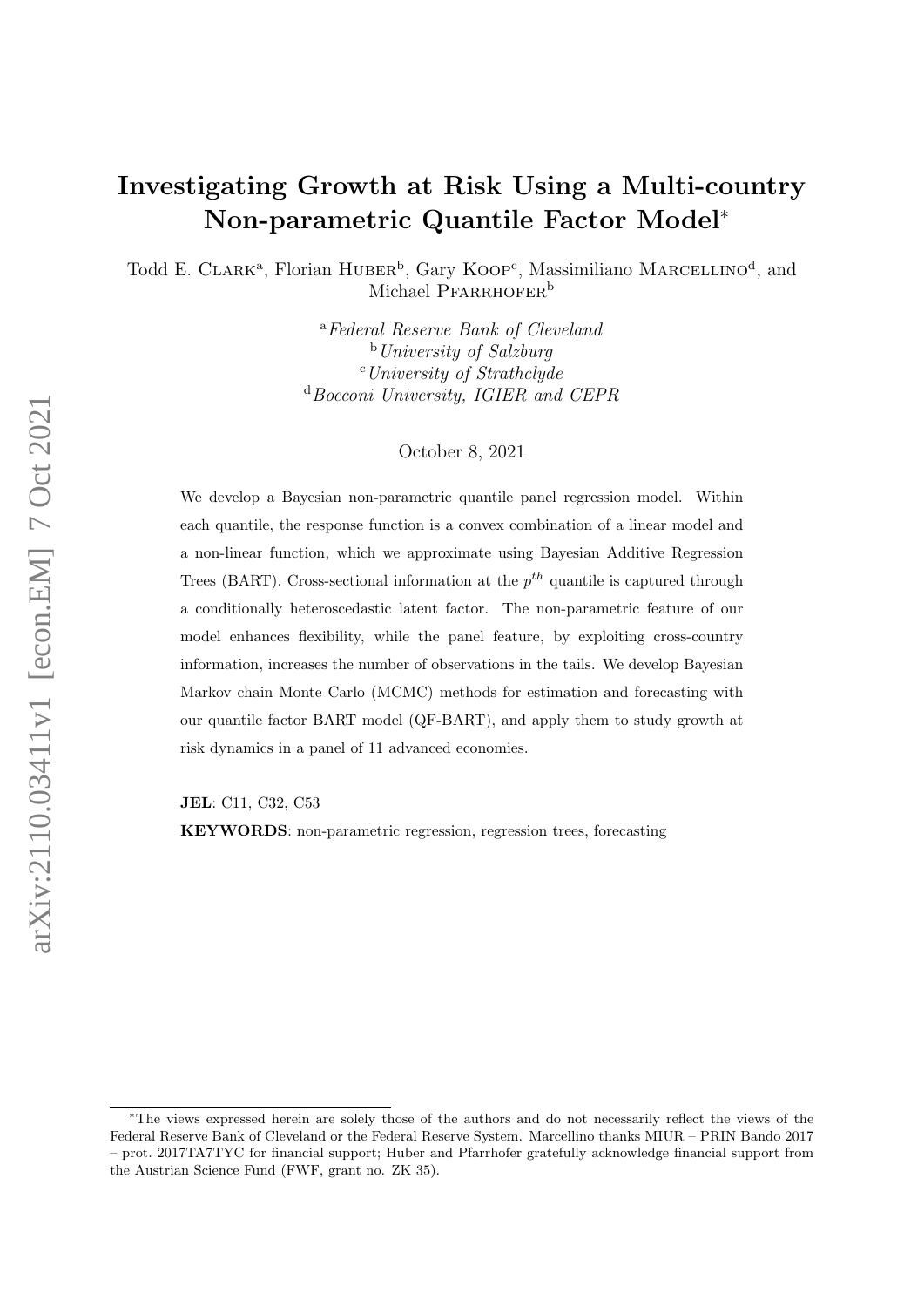## 1 Introduction

Empirical macroeconomics has seen an upsurge of interest in modeling the tails of predictive distributions. A recent influential paper is [Adrian, Boyarchenko, and Giannone](#page-23-0) (ABG, [2019\)](#page-23-0), hereafter ABG, which investigated the impact of financial conditions on the conditional distribution of GDP growth and found it to be important in the lower quantiles. Both prior and subsequent to ABG, a large literature has emerged using quantile regression methods to forecast tail risks to economic growth (see, among many others, [Adrian, et al.](#page-23-1) [\(2018\)](#page-23-1); [Cook and Doh](#page-23-2) [\(2019\)](#page-23-4); De Nicolò and Lucchetta [\(2017\)](#page-23-3); [Ferrara, Mogliani, and Sahuc](#page-23-4) (2019); [Giglio, Kelly,](#page-23-5) [and Pruitt](#page-23-5) [\(2016\)](#page-23-5); González-Rivera, Maldonado, and Ruiz [\(2019\)](#page-23-6); [Delle Monache, De Polis, and](#page-23-7) [Petrella](#page-23-7) [\(2020\)](#page-23-7); [Plagborg-Møller, et al.](#page-24-0) [\(2020\)](#page-24-0); [Reichlin, Ricco, and Hasenzagl](#page-24-1) [\(2020\)](#page-24-1); [Figueres](#page-23-8) and Jarocinski [\(2020\)](#page-23-8); and [Mitchell, Poon, and Mazzi](#page-24-2) [\(forthcoming\)](#page-24-2)). Other studies consider tail risks to other macroeconomic variables such as unemployment or inflation (e.g. [Galbraith](#page-23-9) [and van Norden](#page-23-9) [\(2019\)](#page-23-9), [Kiley](#page-23-10) [\(2018\)](#page-23-10), [Ghysels, Iania, and Striaukas](#page-23-11) [\(2018\)](#page-23-11), [Manzan](#page-24-3) [\(2015\)](#page-24-3), [Gaglianone and Lima](#page-23-12) [\(2012\)](#page-23-12), [Korobilis](#page-24-4) [\(2017\)](#page-24-4), [Manzan and Zerom](#page-24-5) [\(2013,](#page-24-5) [2015\)](#page-24-6), [Korobilis,](#page-24-7) [et al.](#page-24-7) [\(2021\)](#page-24-7) and [Pfarrhofer](#page-24-8) [\(2021\)](#page-24-8)).

The existing literature, with few exceptions, uses quantile models for a single variable of interest. These models are specified conditional on a specific quantile and assume a linear relationship between the predictors and the quantile function of some outcome variable.<sup>[1](#page-1-0)</sup> For macroeconomic data this assumption might be warranted in normal times but in turbulent times it could be that regression relationships change or turn non-linear. Moreover, often several variables rather than a single one are of interest, and in these cases a joint model would be preferable. These observations motivate the model we develop in the present paper.

In contrast to much of the existing literature we propose a non-parametric model which involves multiple equations and allows for assessing whether the quantile response function is linear or unknown and possibly highly non-linear. In particular, the model we propose is a multi-country, non-parametric quantile regression, which we then use to investigate growth at risk in a panel of 11 advanced economies.

The justification for adopting non-parametric methods is provided by [Huber, et al.](#page-23-13) [\(2020\)](#page-23-13) and [Clark, et al.](#page-23-14) [\(2021\)](#page-23-14), which found Bayesian non-parametric vector autoregressions (VARs) to be able to successfully model the tails of predictive densities of macroeconomic variables in a flexible and accurate manner. These papers found that Bayesian Additive Regression Trees

<span id="page-1-0"></span><sup>&</sup>lt;sup>1</sup>Examples of exceptions include [Korobilis, et al.](#page-24-7) [\(2021\)](#page-24-8) and [Pfarrhofer](#page-24-8) (2021), which assume time variation in the quantile regression coefficients. However, even these papers are single-equation and assume particular parametric forms for the time-variation. A multiple-equation exception is [Adrian, et al.](#page-23-1) [\(2018\)](#page-23-1), which exploits information in the term structure for an empirical application involving linear panel quantile regression.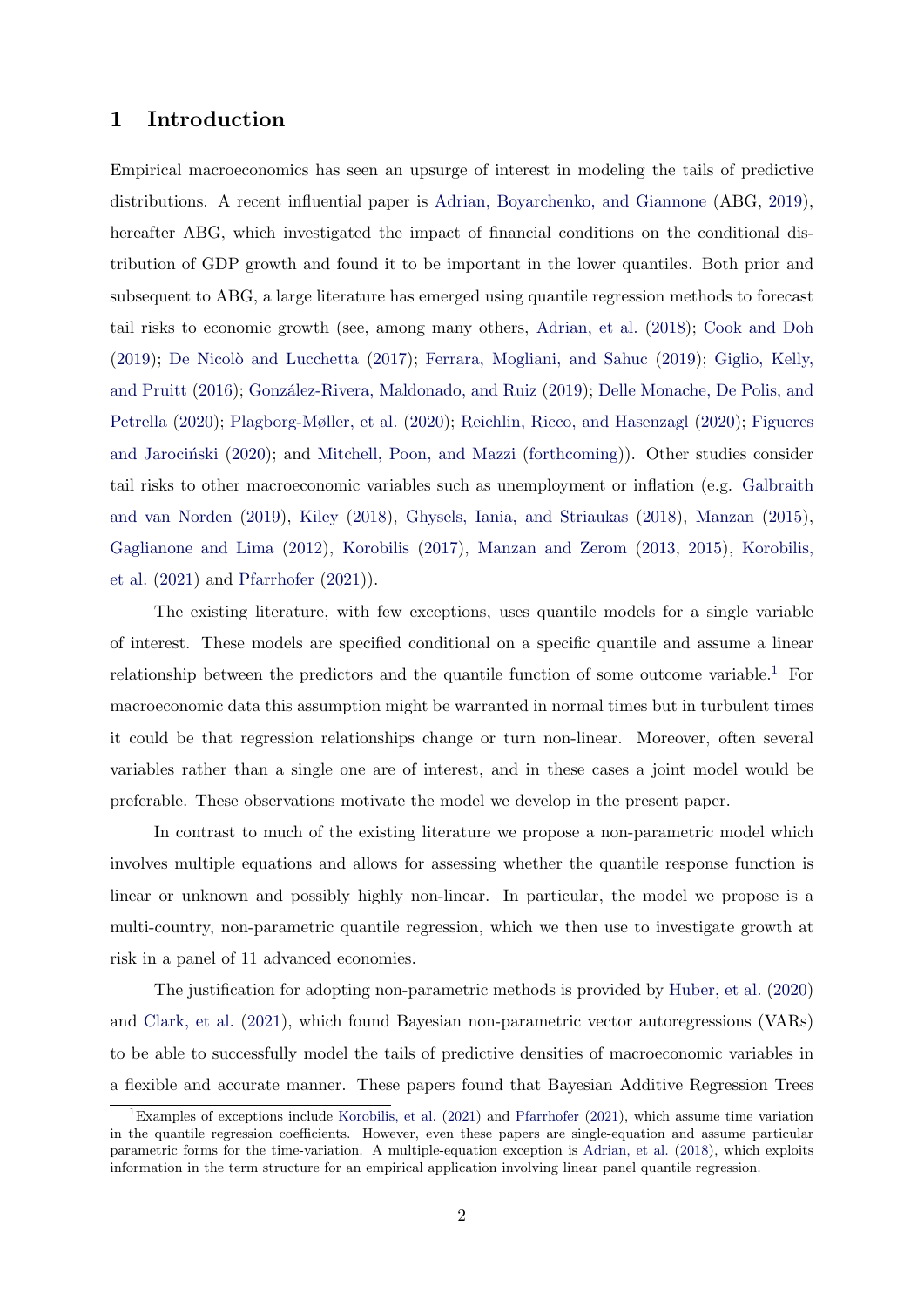(BART) are an effective non-parametric method that is particularly useful in crisis times (e.g., the Financial Crisis or the Covid-19 pandemic) when growth at risk issues are of particular importance. However, in normal periods, the predictive gains from using BART are more muted (and sometimes negative). In the present paper we extend the BART regression methods used in these papers to the quantile BART case. Since the predictive gains of BART vary over the business cycle, we assume that within each quantile, the response function is a convex combination of a linear model and some unknown non-linear function, which we approximate using BART. Studies such as [Taddy and Kottas](#page-24-9) [\(2010\)](#page-24-9) have developed other Bayesian approaches to nonparametric model-based quantile regression.

The justification for use of a multi-country model is that a panel dimension can often improve forecasts with respect to single country models; see, among many others, [Bai, et al.](#page-23-15) [\(2020\)](#page-23-15) and [Feldkircher, et al.](#page-23-16) [\(2021\)](#page-23-16). Moreover, and specifically for the quantile case, macroeconomic data sets are short, leading to a small number of observations in the tails of the distribution. We develop a model for the  $p^{th}$  quantile that includes a factor that summarizes the available cross-country information at that quantile. In addition, as indicated below, our Bayesian model specification has features that allow information from other countries to inform estimates for a given country. Exploiting this cross-country information through a pooling prior improves predictive accuracy by parsimoniously including international information to inform coefficients associated with domestic quantities.

We then develop Bayesian Markov Chain Monte Carlo (MCMC) methods for estimation and forecasting with our quantile factor BART model (QF-BART). These methods are scalable to large panels with a potentially large number of exogenous regressors.

In terms of empirical results, our proposed models commonly improve on the benchmark single country linear quantile model in recursive growth forecast comparisons, more so in the tails than near the center of the distribution. Importantly, estimating the weight assigned to the BART component of the model as compared to the linear component is helpful to forecast accuracy. The estimated combination weight is smaller (i.e., the model is more linear) for the 25 and 75 quantiles than in the tails, i.e., for the 5 and 95 quantiles. Moreover, some form of international information definitely pays off (either via the new pooling prior, or by outright including non-domestic series). The effects of the common (volatility) factor are also relevant, as it seems to explain a large fraction of the forecast error variance in most countries, in particular in the tails. A shock to this factor, which can be interpreted as an uncertainty shock, has different (stronger negative) effects in the left tail than the right tail of the growth distribution. In the left tail, the BART piece with an estimated weight tends to slightly mitigate the effects of the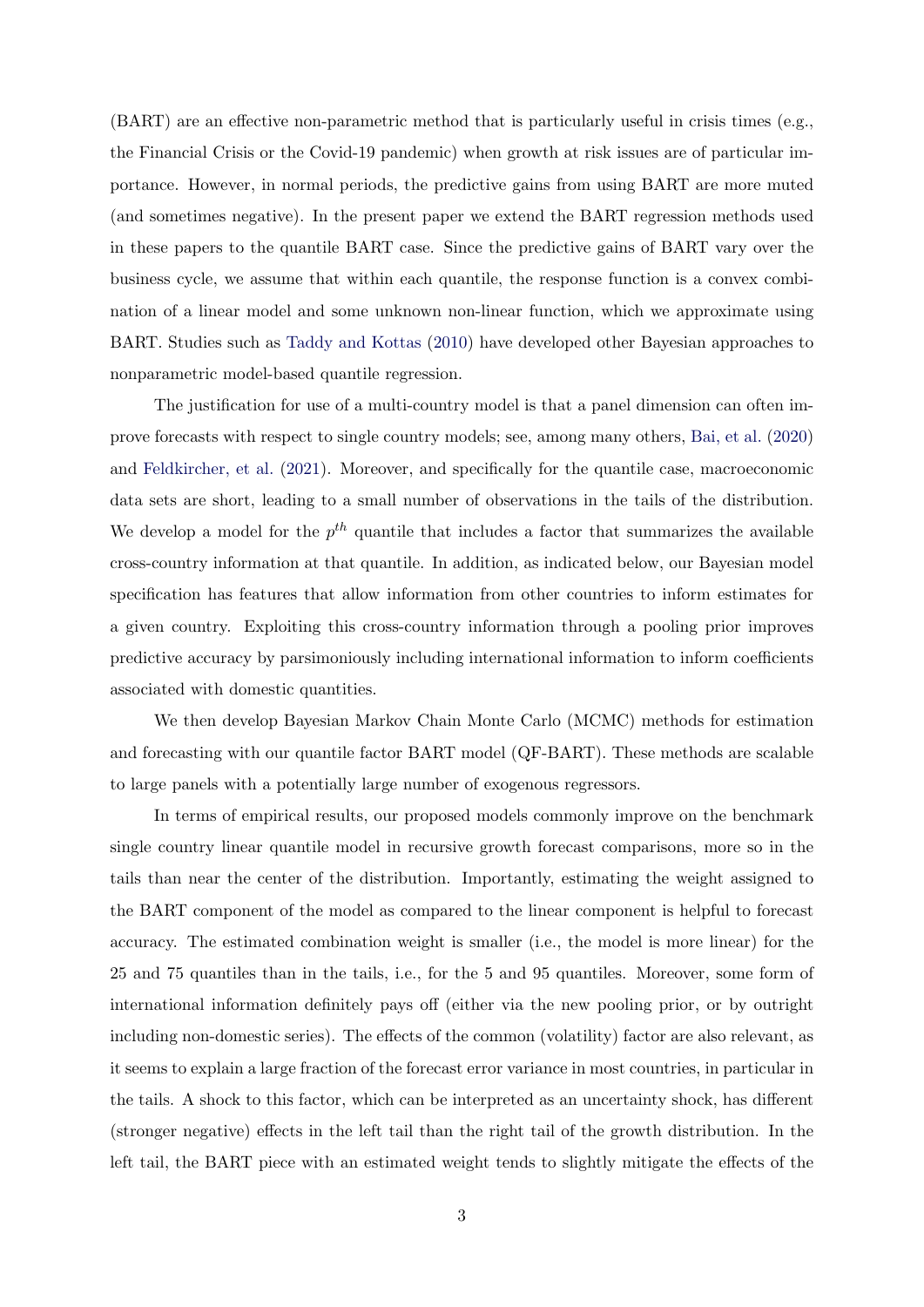shock. Finally, a financial shock in the US spills over to other countries. There is asymmetry in the responses in the sense that a positive shock affects the growth quantiles, whereas a negative shock's effects are not as sharp. Moreover, the effects and asymmetry are more pronounced in the 2010-19 period than earlier.

The remainder of the paper is structured as follows. The next section defines and motivates our QF-BART model including its prior and discusses MCMC estimation. The third section contains our empirical work while the fourth section concludes the paper.

## <span id="page-3-2"></span>2 A multi-country non-parametric regression model

We model the joint distribution of (for simplicity, demeaned) output growth for a panel of N countries. These are stored in an N–dimensional vector  $y_t = (y'_{1t}, \ldots, y'_{Nt})'$  with  $y_{it}$  denoting time t output growth in country i. Domestic real activity might depend on the lags of  $y_t$  as well as other, exogenous factors. These pre-determined quantities are included in a  $K$ -dimensional vector  $x_{it}$ . We adopt a notational convention where  $x_{it}$  is structured such that J domestic quantities for country i are always ordered first, followed by all  $K - J$  non-domestic variables. We assume that  $y_{it}$  follows a quantile regression model which, for the  $p^{th}$  quantile, is given by:

<span id="page-3-1"></span>
$$
y_{it} = \omega_{ip} g_{ip}(\boldsymbol{x}_{it}) + (1 - \omega_{ip}) \boldsymbol{\beta}_{ip}' \boldsymbol{x}_{it} + \lambda_{ip} f_{pt} + \epsilon_{ip,t}, \quad \epsilon_{ip,t} \sim \text{ALD}_p(\sigma_{ip}), \quad i = 1, \ldots, N, \quad (1)
$$

with  $g_{ip} : \mathbb{R}^K \to \mathbb{R}$  denoting unknown country-specific functions and  $\beta_{ip}$  is a  $K \times 1$ -dimensional vector of regression coefficients.  $\omega_{ip}$  is a quantile and country-specific parameter that controls how much weight is placed on the non-linear part of the model. The case  $\omega_{ip} = 1$  would correspond to a fully non-linear model whereas  $\omega_{ip} = 0$  would be a (conditionally) linear quantile regression specification. Contemporaneous relations across the elements in  $y_t$  are introduced through a static factor model with  $\lambda_{ip}$  denoting the country-specific factor loading and  $f_{pt}$  the corresponding international factor. Finally,  $\epsilon_{ip,t}$  follows an asymmetric Laplace distribution (ALD) scaled by a parameter  $\sigma_{ip}$  with its  $p^{th}$  quantile being equal to zero.<sup>[2](#page-3-0)</sup>

We assume that the latent factor is uncorrelated over time and arises from a Gaussian distribution:

 $f_{pt} \sim \mathcal{N}(0, e^{h_{pt}}),$ 

<span id="page-3-0"></span><sup>&</sup>lt;sup>2</sup>The density of the  $\text{ALD}_p(\sigma_p)$  is given by  $p(1-p)/\sigma_p \exp(-\rho_p(\epsilon_t)/\sigma_p)$ , where  $\rho_p(x) = x(p - \mathbb{I}(x < 0))$  is the check/loss function and  $\mathbb{I}(\bullet)$  the usual indicator function. For details on the correspondence between the Bayesian and classical approach to inference in quantile regression, see [Yu and Moyeed](#page-24-10) [\(2001\)](#page-24-10).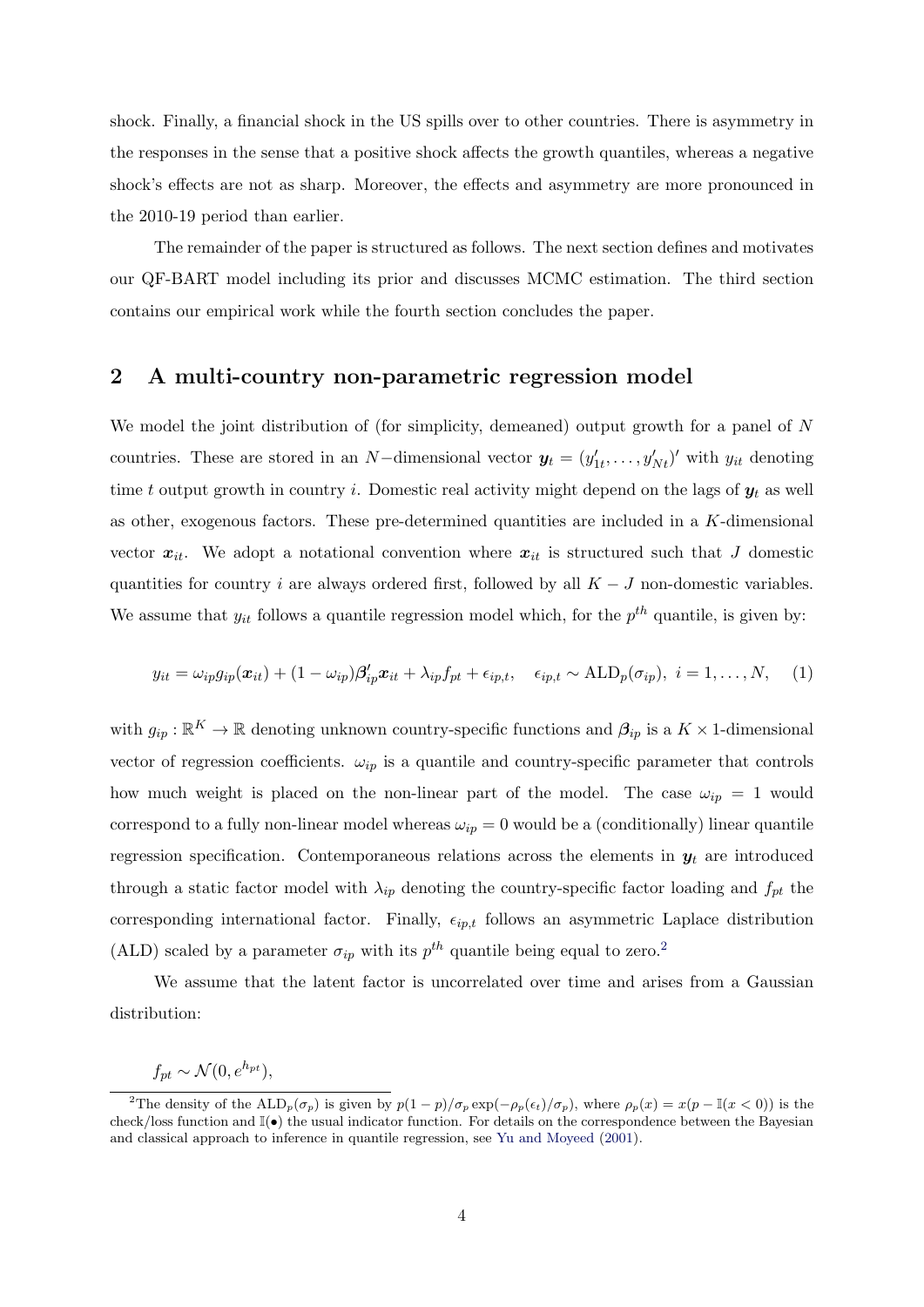with  $h_{pt}$  being a (logarithmic) variance that evolves according to an AR(1) process:

$$
h_{pt} = \mu_p + \rho_p (h_{pt-1} - \mu_p) + \varsigma_p u_t, \quad u_t \sim \mathcal{N}(0, 1).
$$

Here we let  $\mu_p$  denote the unconditional mean,  $\rho_p$  the autoregressive parameter, and  $\varsigma_p^2$  the error variance of the log-volatility process.

This model possesses several features which should improve not only its predictive capabilities but also allow for additional inferential opportunities. First, the presence of the quantile-specific weights allows for data-based selection of the degree of non-linearities across quantiles. Recent literature indicates that, in the lower tails of the distribution of output growth, macroeconomic relations change and might be subject to substantial non-linearities. While such non-linearities may be important in the extremes of a distribution, linear models might describe the behavior well in tranquil periods of the business cycle (e.g., in the center of the distribution). Our model allows for this by setting the corresponding weights  $\omega_{ip}$  appropriately. Second, our model allows for lagged relations across countries. The key point to notice is that these dynamic interdependencies can differ across quantiles. For instance, it could be that in the presence of a global adverse economic shock, cross-country dependencies are more important than in tranquil times. Third, the presence of a common static factor that exhibits conditional heteroscedasticity can capture contemporaneous relations across the elements in  $y_t$  for a specific quantile. Moreover, since the factor is conditionally heteroscedastic, it can also control for sudden shifts in the conditional variance of the dependent variables. Inclusion of this stochastic volatility factor allows us to control for unobserved heterogeneity, a feature which might be extremely important during periods such as the recent Covid-19 pandemic (see, e.g., the discussion in [Carriero, et al.](#page-23-17)  $(2021)$ .

The model in [Eq. \(1\)](#page-3-1) is quite general and nests several commonly used alternatives in the literature. For instance, setting  $\omega_{ip} = 0, \lambda_{ip} = 0$  for all p, and setting  $x_{it}$  such that it includes only the first lag of GDP plus a (lagged) measure of financial conditions yields a model very closely related to the one proposed in [Adrian, Boyarchenko, and Giannone](#page-23-0) [\(2019\)](#page-23-0). Notice that this model essentially rules out cross-country relations. Setting  $\omega_{ip} = 1$  for all p yields a non-parametric quantile regression model which, depending on  $\lambda_{ip}$  and the choice of  $x_{it}$ , allows for cross-country relations in a flexible manner. Setting  $\omega_{ip} = 0$  returns the linear quantile regression model but with a common volatility factor.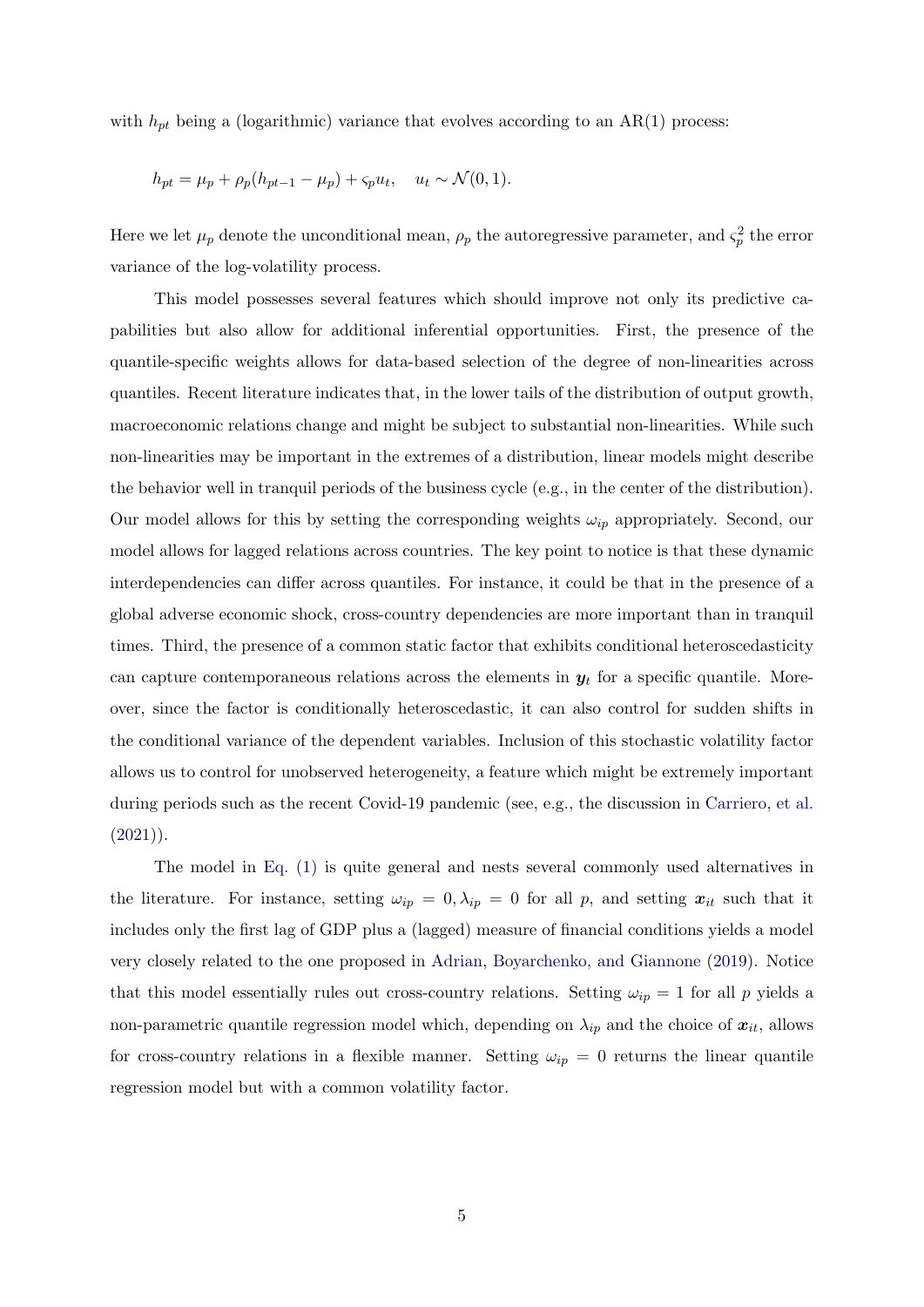#### 2.1 Approximating the unknown functions using BART

We treat the function  $g_{ip}$  as unknown and approximate it using BART [\(Chipman, George, and](#page-23-18) [McCulloch,](#page-23-18) [2010\)](#page-23-18). Though other alternatives are possible, BART has been successfully employed in economics for forecasting financial time series in [Huber and Rossini](#page-23-19) [\(2020\)](#page-23-19), nowcasting GDP in selected European economies in [Huber, et al.](#page-23-13) [\(2020\)](#page-23-13), and tail forecasting of output, inflation, and unemployment in [Clark, et al.](#page-23-20) [\(2021\)](#page-23-20). BART is a sum-of-trees model that approximates  $g_{ip}$ by summing over many individual trees that all take a simple form and act as "weak learners." The BART approximation for  $g_{ip}$  is given by:

$$
g_{ip} \approx \hat{g}_{ip} = \sum_{s=1}^{S} v(\boldsymbol{x}_{it} | \mathcal{T}_{ip}^s, \boldsymbol{\mu}_{ip}^s),
$$

with v denoting a tree function that is determined by a tree structure  $\mathcal{T}_{ip}^s$  and a vector of terminal node parameters  $\mu_{ip}^s$ . This terminal node parameter vector has dimension  $b_{ip}^s$ .

The tree structure consists of multiple decision rules that ask whether a covariate exceeds a threshold and, according to these simple binary rules, produces (disjoint) partitions of the input space. These take the form  $x_{ij,t} > c$  or  $x_{ij,t} \leq c$ , with  $x_{ij,t}$  denoting the j<sup>th</sup> element of  $x_{it}$  and c being a splitting/threshold value. Sequences of these decision rules lead to a terminal node coupled with a corresponding terminal node parameter in  $\mu_{ip}^s$ .

When  $S$  is large, the BART approximation is prone to overfitting if no further regularization is introduced. [Chipman, George, and McCulloch](#page-23-18) [\(2010\)](#page-23-18) use regularization priors to force the trees  $v$  to be simple. We achieve this through shrinkage priors on the tree structure and the terminal node parameters. Following [Chipman, George, and McCulloch](#page-23-21) [\(1998\)](#page-23-21), the prior on  $\mathcal{T}_{ip}^s$ is obtained by constructing a tree-generating stochastic process. The prior  $p(\mathcal{T}_{ip}^s)$  comprises of three aspects. First, tree complexity ultimately depends on the depth of intermediate nodes d. If d is large, the tree is complex and thus might overfit the data. To force the individual trees to be simple, we assume that a given node at depth  $d$  is non-terminal with probability proportional to:

$$
\alpha (1+d)^{-\zeta},
$$

where  $\alpha$  is between 0 and 1 and  $\zeta > 0$ . Notice that this probability decreases in d: growing more complicated trees becomes unlikely if  $d$  is already large. The amount of shrinkage is controlled by  $\alpha$  and  $\zeta$ . These hyperparameters are often set to  $\alpha = 0.95$  and  $\zeta = 2$ , implying that trees with two or three terminal nodes receive over  $80\%$  of total prior probability. [Chipman, George,](#page-23-18)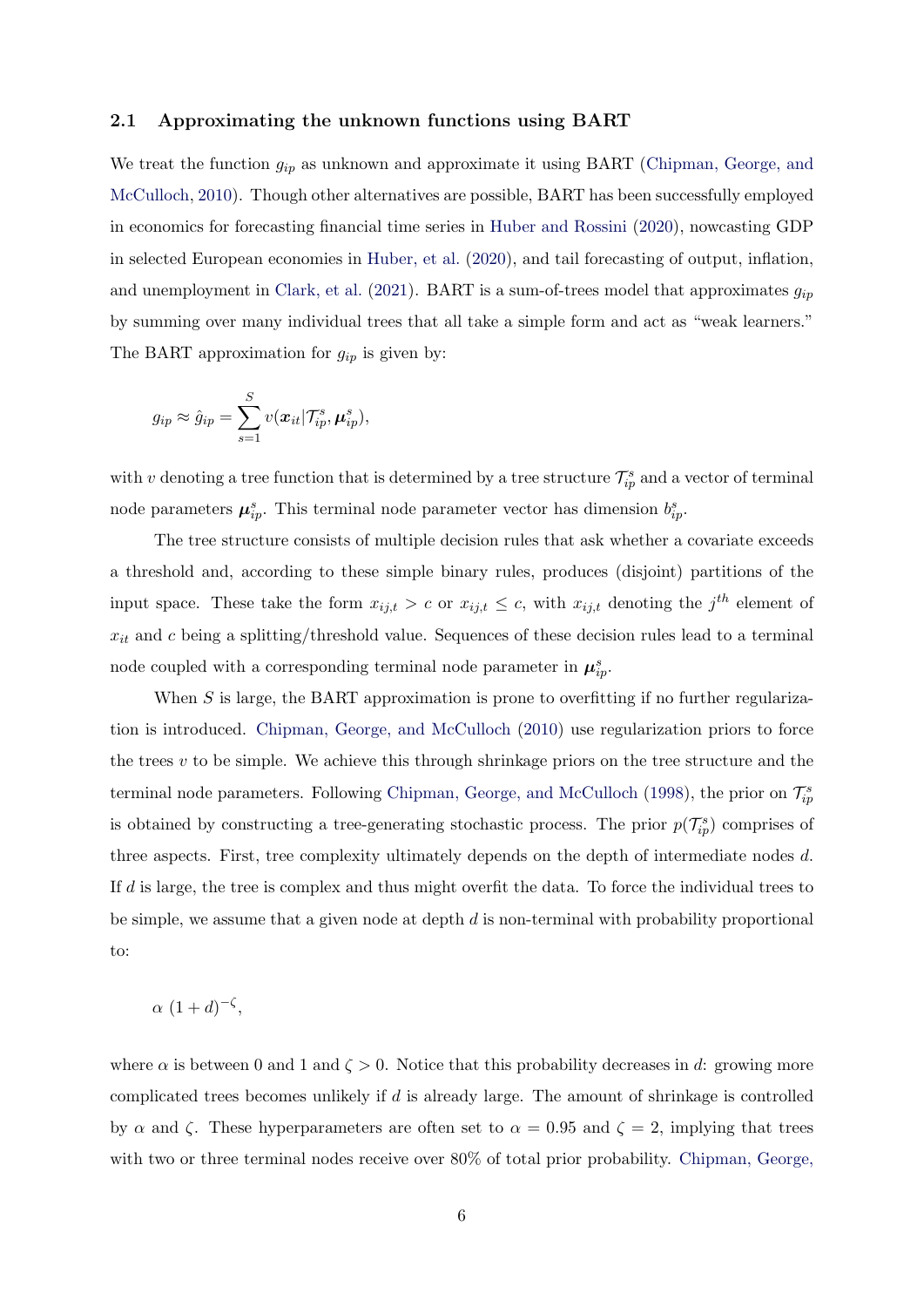[and McCulloch](#page-23-18) [\(2010\)](#page-23-18) found that, for over 40 data sets, this choice performs well, and extensive cross-validation for  $\alpha$  and  $\zeta$  only improves predictive accuracy by small margins. The second and third aspect are concerned with how decision rules are constructed. To this end, we use discrete uniformly distributed priors to select the variables showing up in the decision rule as well as a uniform prior over the splitting/threshold values.

The second source of shrinkage is a Gaussian shrinkage prior on  $\mu_{ij,p}^s$ , the j<sup>th</sup> element of  $\mu_{ip}^s$ . [Chipman, George, and McCulloch](#page-23-18) [\(2010\)](#page-23-18) recommend scaling the prior using the range of the data. More specifically, let  $y_{i,\text{min}}$  and  $y_{i,\text{max}}$  denote the minimum and maximum of the observed data in country  $i$ . The corresponding Gaussian prior is then given by:

$$
\mu_{ij,p}^s \sim \mathcal{N}\left(0, v_{ip}^2\right), \quad v_{ip} = \frac{y_{i,\text{max}} - y_{i,\text{min}}}{2\gamma\sqrt{S}},
$$

with  $\gamma > 0$  being a prior scaling parameter, typically set equal to 2. The prior implies that if the number of trees  $S$  is large, the prior variance decreases and the amount explained by a single tree is decreased. This is consistent with the notion that each tree acts as a "weak learner," explaining only a small share of variation in the response variable, but the ensemble model provides sufficient flexibility to capture even complicated conditional mean relations. Another feature, noted by [Huber, et al.](#page-23-13) [\(2020\)](#page-23-13), is that the prior variance increases in the range of the data. Hence, if outliers arise, the prior becomes increasingly loose and allows for more flexibility in terms of capturing observations far outside the range of past data.

The priors on the tree structures and the terminal node parameters constitute the main ingredients of BART. Since our model also features a linear part and additional coefficients, we also need to specify priors on  $\beta_{ip}$  and  $\omega_{ip}$ . We discuss them in the next sub-section.

#### 2.2 Priors on the remaining coefficients of the model

On the coefficients  $\beta_{ip}$  we use a horseshoe-type prior on each element  $\beta_{ij,p}$ :

$$
\beta_{ij,p} \sim \mathcal{N}\left(\underline{\beta}_{jp}, \varphi^2 \psi_{ij,p}^2\right), \quad \varphi \sim \mathcal{C}^+(0,1), \quad \psi_{ij,p} \sim \mathcal{C}^+(0,1),
$$

where  $C^+$  denotes a half-Cauchy distribution,  $\psi_{ij,p}$  is a coefficient and quantile-specific scaling parameter, and  $\varphi$  is a global shrinkage parameter that is common to all coefficients. Notice that the presence of  $\varphi$  introduces dependencies across coefficients (including across countries) and across quantiles. The key advantage is that the presence of the local shrinkage parameters  $\psi_{ij,p}$ allows the detection of signals (i.e., non-zero or heterogeneous  $\beta_{ij,p}$  over the cross section) even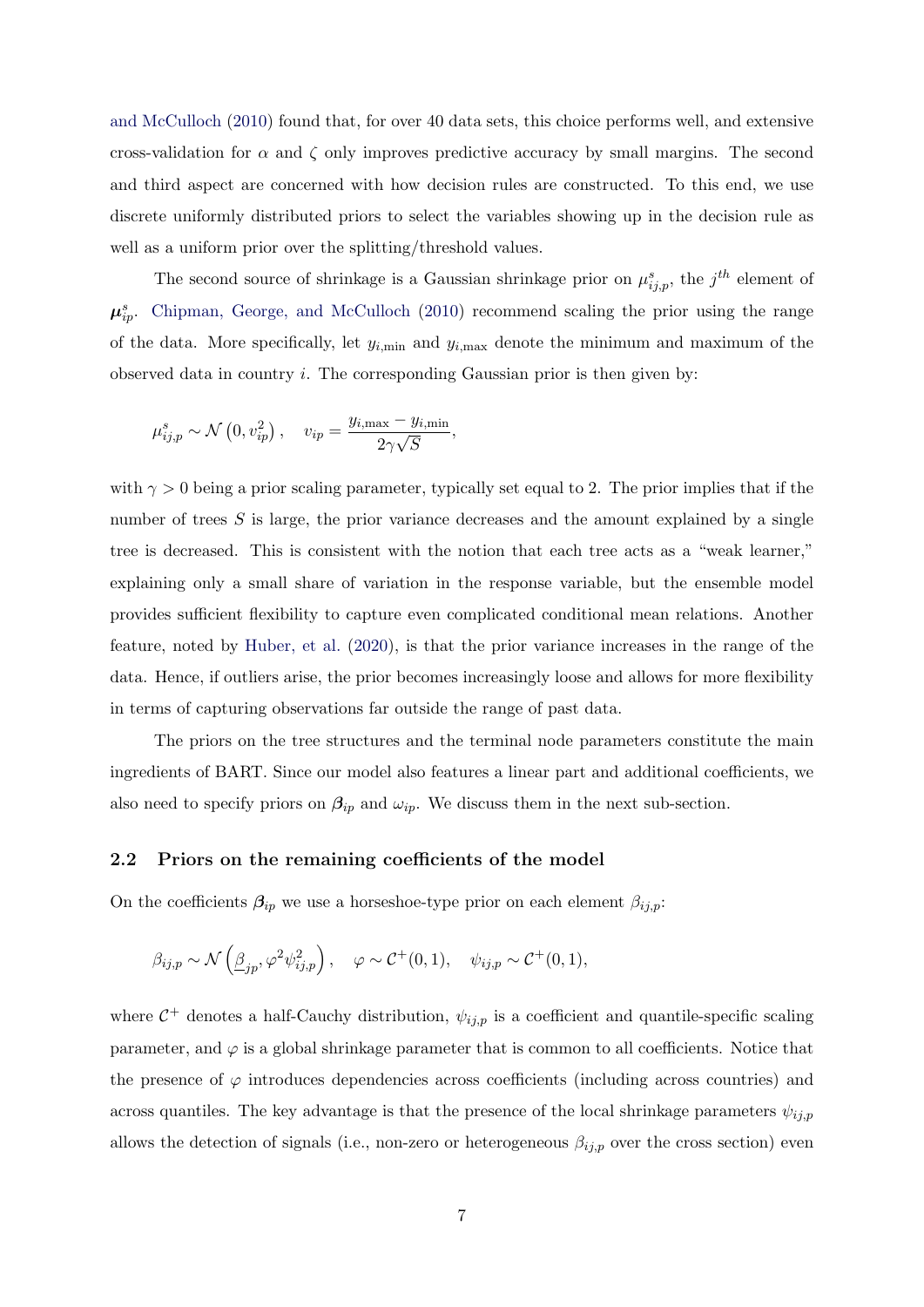if  $\varphi$  is close to zero.

The prior mean  $\underline{\beta}_{jp}$  pools information over the cross section. In our hierarchical specification, it is estimated from the data using a Gaussian prior for the domestic variables, and deterministically set to zero for non-domestic quantities:

$$
\underline{\beta}_{jp} \sim \mathcal{N}(0, \tilde{\varphi}_j) \quad \text{for } j = 1, \dots, J, \qquad \underline{\beta}_{jp} = 0 \quad \text{for } j = J + 1, \dots, K.
$$

The parameter  $\tilde{\varphi}_j$  is the prior variance of the common mean, which we set to a weakly informative value of 10 for the empirical application. We refer to this prior as the pooled horseshoe (HSP), while setting the common mean to a zero vector of size  $K$  yields the conventional horseshoe (HS) that we consider as an alternative.

For the factor loadings  $\lambda_{ip}$ , we use a set of independent Gaussian priors for all i, p:

$$
\lambda_{ip} \sim \mathcal{N}(0,1).
$$

Note that  $\lambda_{ip}$  is a scalar and, hence, we use this relatively non-informative prior rather than a prior such as the HS which is used to avoid over-parameterization as might occur with high dimensional parameters.

On the weights  $\omega_{ip}$  we consider a Uniform prior:

$$
\omega_{ip} \sim \mathcal{U}(0,1). \tag{2}
$$

This prior introduces no particular prior information on the amount of non-linearities. If we wish to be informative on  $\omega_{ip}$  we can also use a Beta prior and specify the hyperparameters appropriately.

The remaining coefficients of the model relate to the error term. [Kozumi and Kobayashi](#page-24-11) [\(2011\)](#page-24-11) write the ALD using a scale-location mixture of Gaussians:

$$
\epsilon_{ip,t} = \theta_p \nu_{ip,t} + \tau_p \sqrt{\sigma_{ip} \nu_{ip,t}} e_{ip,t},
$$

with  $\theta_p = \frac{1-2p}{p(1-p)}$  $\frac{1-2p}{p(1-p)}, \quad \tau_p^2 = \frac{2}{p(1-p)}$  $\frac{2}{p(1-p)}, \quad \nu_{ip,t} = \sigma_{ip} z_{ip,t}, \quad e_{ip,t} \sim \mathcal{N}(0, 1), \text{ and } z_{ip,t} \sim \text{Exp}(1).$  On the scale parameter  $\sigma_{ip}$  we use an inverse Gamma prior:

$$
\sigma_{ip} \sim \mathcal{G}^{-1}\left(\frac{a_{\sigma}}{2},\frac{b_{\sigma}}{2}\right),\,
$$

with the relatively non-informative choices of  $a_{\sigma} = 1$  and  $b_{\sigma} = 1$ .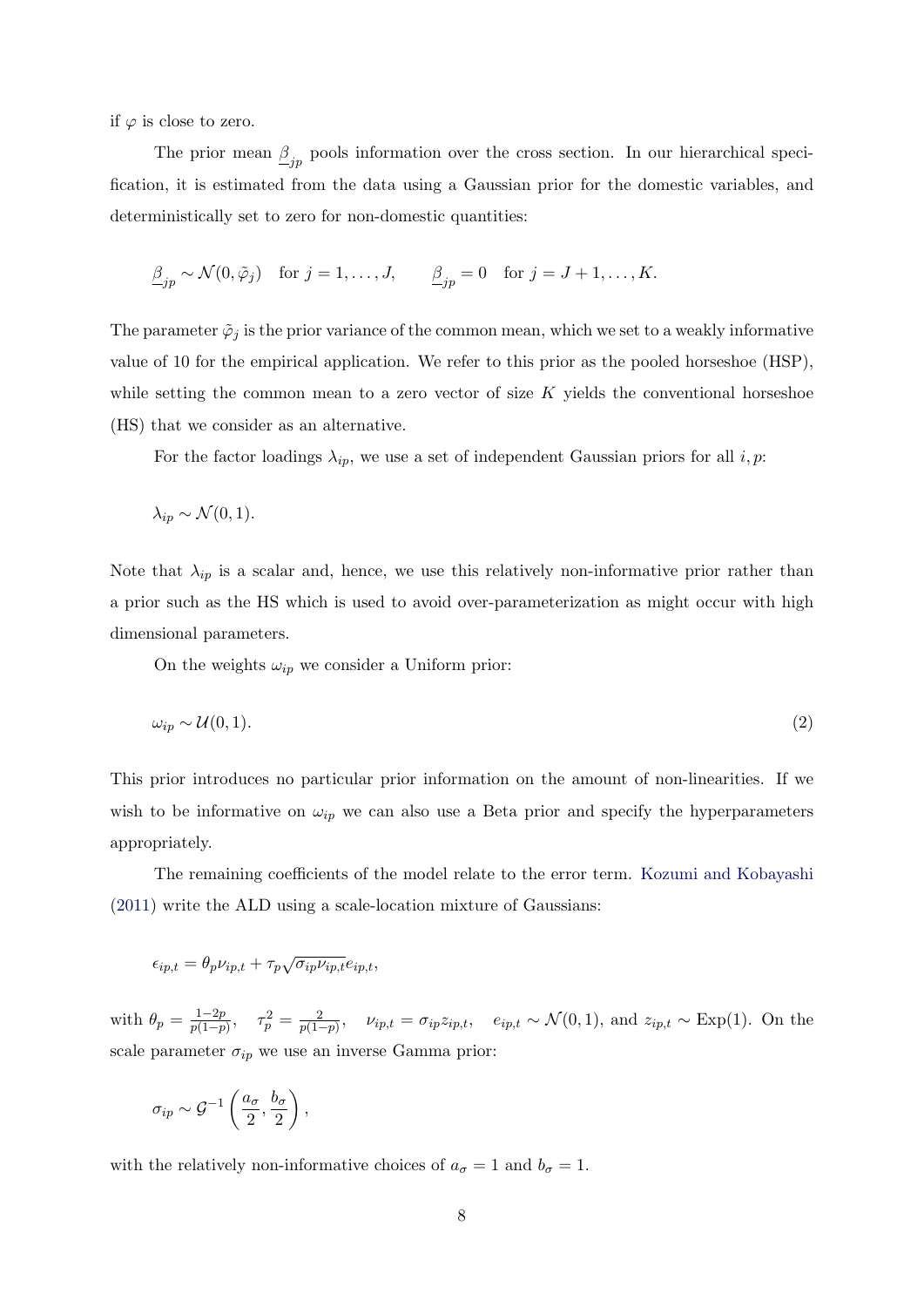This completes the prior setup. In the next sub-section we briefly discuss the Markov chain Monte Carlo (MCMC) algorithm used to carry out estimation and inference.

#### 2.3 Full conditional posterior simulation

We use Markov Chain Monte Carlo (MCMC) techniques to obtain a draw from the joint posterior of the latent quantities and coefficients of the model. Specifically, the following steps of the algorithm are carried out for each equation (i.e., country) i and quantile  $p$ .

- Sampling from  $p(\mathcal{T}_{ip}^s|\bullet)$  and  $p(\mu_{ip}^s|\bullet)$ . The full conditional posterior of the tree structures takes no well-known form. [Chipman, George, and McCulloch](#page-23-18) [\(2010\)](#page-23-18) propose a Bayesian backfitting strategy to set up a Metropolis Hastings (MH) algorithm to sample the trees individually, conditionally on the other  $S - 1$  trees. This step is carried out marginally of  $\mu_{ip}^s$ . The terminal node parameters can then, under our conjugate prior, be simulated from a set of independent Gaussian distributions that take a well-known form.
- Sampling  $p(\beta_{ip}|\bullet)$ . The regression coefficients are, conditional on the remaining parameters and latent states, simulated from a multivariate Gaussian posterior distribution with known moments:

$$
\boldsymbol{\beta}_{ip}|\bullet \sim \mathcal{N}(\overline{\boldsymbol{\beta}}_{ip},\overline{\boldsymbol{V}}_{ip}),\quad \overline{\boldsymbol{V}}_{ip}=\left(\tilde{\boldsymbol{X}}_{ip}^{\prime}\tilde{\boldsymbol{X}}_{ip}+\underline{\boldsymbol{V}}_{ip}^{-1}\right)^{-1},\quad \overline{\boldsymbol{\beta}}_{ip}=\overline{\boldsymbol{V}}_{ip}\left(\underline{\boldsymbol{V}}_{ip}^{-1}\underline{\boldsymbol{\beta}}_{p}+\tilde{\boldsymbol{X}}_{ip}^{\prime}\tilde{\boldsymbol{y}}_{ip}\right).
$$

 $\tilde{y}_{ip}$  is a T−dimensional response vector with  $t^{th}$  element given by  $\tilde{y}_{ip,t} = (y_{it} - \omega_{ip} \hat{g}_{ip}(x_{it}) \lambda_{ip} f_{pt} - \theta_p \nu_{ip,t} / (\tau_p \sqrt{\sigma_{ip} \nu_{ip,t}}), \ \tilde{\mathbf{X}}_{ip}$  is a  $T \times K$  matrix with typical row  $\tilde{\mathbf{x}}_{ip,t} = ((1 - \tau_p)^2)$  $(\omega_{ip})x_{it})/(\tau_p\sqrt{\sigma_{ip}\nu_{ip,t}})$ , and  $\underline{V}_{ip}$  is a prior variance matrix with main diagonal element  $v_{ij,p} = \varphi^2 \psi_{ij,p}^2$ . The prior mean  $\underline{\beta}_p = (\underline{\beta}_{1p}, \dots, \underline{\beta}_{Jp}, \mathbf{0}'_{K-J})'$  collects the estimated common means  $\underline{\beta}_{jp}$  in the corresponding position of the J domestic variables with the remaining elements being zero for the HSP prior, while  $\underline{\beta}_p = \mathbf{0}_K$  for the conventional HS prior.

• Sampling from  $p(\underline{\beta}_{jp}|\bullet)$ . The posterior distribution for the non-zero elements for  $j=$  $1, \ldots, J$  of the prior mean for HSP is  $\underline{\beta}_{jp} \sim \mathcal{N}(\overline{b}_{jp}, \overline{v}_{jp}),$  with moments

$$
\overline{v}_{jp} = \left( \left( \sum_{i=1}^N \frac{1}{v_{ij,p}} \right) + \frac{1}{\varphi_j} \right)^{-1}, \quad \overline{b}_{jp} = \overline{v}_{j,p} \left( \sum_{i=1}^N \frac{\beta_{ij,p}}{v_{ij,p}} \right).
$$

• Sampling from  $p(\omega_{ip}|\bullet)$ : The full conditional posterior of  $\omega_{ip}$  takes no well-known form. Since the support of  $\omega_{ip}$  is bounded and the target density univariate, we adopt a slice sampler (see, e.g., [Neal](#page-24-12) [\(2003\)](#page-24-12)) that is straightforward to implement and mixes well.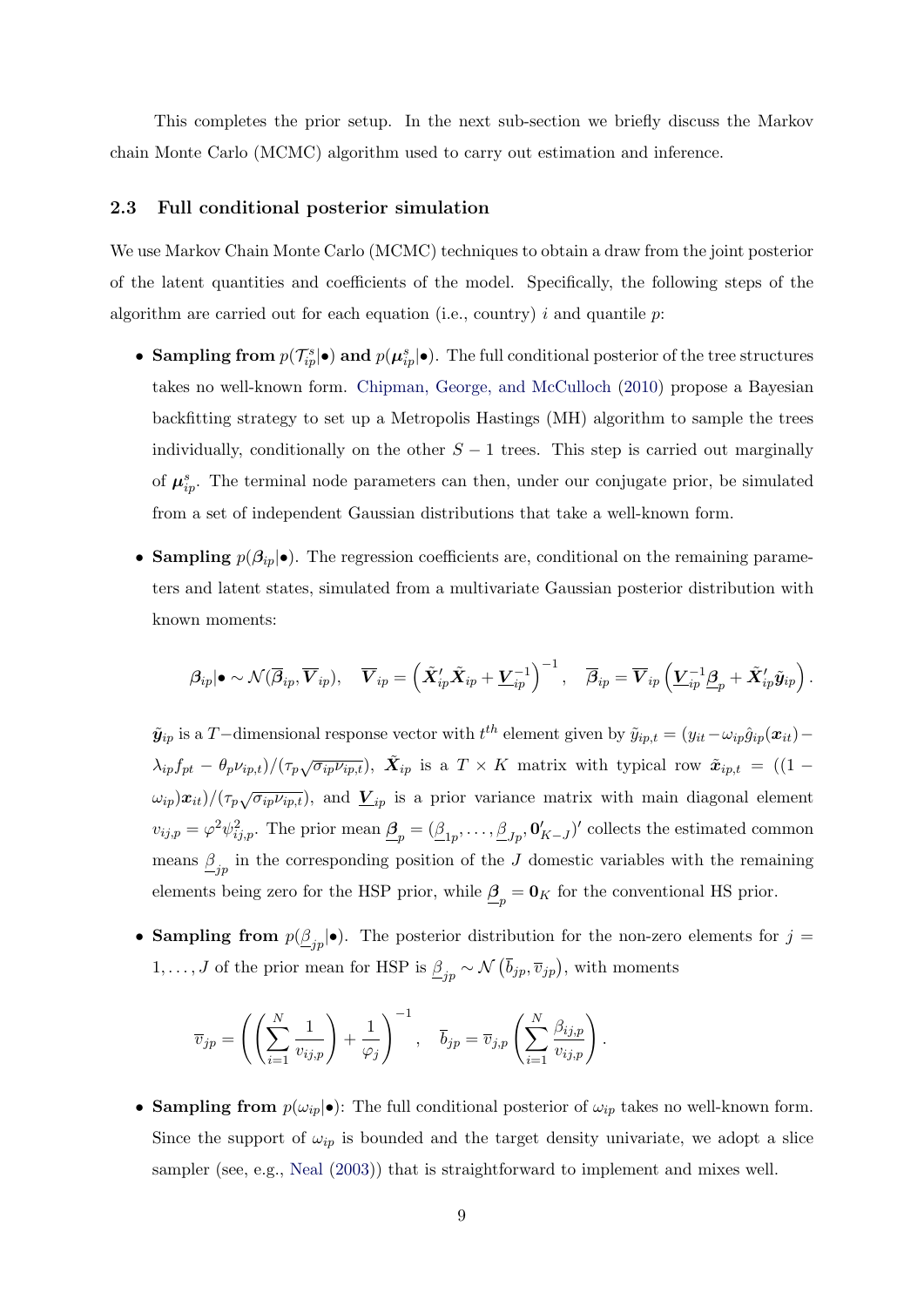• Sampling from  $p(\lambda_{ip}|\bullet)$ . The factor loadings are obtained by simulating from univariate Gaussian conditional posterior distributions:

$$
\lambda_{ip}|\bullet \sim \mathcal{N}(\overline{\lambda}_{ip}, \overline{l}_{ip}), \quad \overline{l}_{ip} = (\hat{f}'_p \hat{f}_p + 1)^{-1}, \quad \overline{\lambda}_{ip} = \overline{l}_{ip} \hat{f}'_p \hat{y}_{ip}.
$$

 $\hat{y}_{ip}$  denotes the  $T \times 1$  response vector with typical  $t^{th}$  element given by  $\hat{y}_{ip,t} = (y_{it} \omega_{ip}\hat{g}_{ip}(\boldsymbol{x}_{it})-(1-\omega_{ip})\boldsymbol{\beta}_{ip}'\boldsymbol{x}_{it})/(\tau_p\sqrt{\sigma_{ip}\nu_{ip,t}})$ , and  $\hat{f}_p$  has typical element  $\hat{f}_{pt} = f_{pt}/(\tau_p\sqrt{\sigma_{ip}\nu_{ip,t}})$ .

• Sampling from  $p(\sigma_{ip}|\bullet)$ . [Kozumi and Kobayashi](#page-24-11) [\(2011\)](#page-24-11) show that the conditional posterior of the scaling parameter  $\sigma_{ip}$  follows an inverse Gamma distribution:

$$
\sigma_{ip}|\bullet \sim \mathcal{G}^{-1}\left(\frac{\tilde{a}_{ip}}{2},\frac{\tilde{b}_{ip}}{2}\right),\,
$$

with  $\tilde{a}_{ip} = a_{\sigma} + 3T$ ,  $\tilde{b}_{ip} = b_{\sigma} + 2 \sum_{t=1}^{T} \nu_{ip,t} + \sum_{t=1}^{T} (w_{it} - \theta_p \nu_{ip,t})^2 / (\tau_p^2 \nu_{ip,t})$ , and  $w_{it} =$  $y_{it} - \omega_{ip} \hat{g}_{ip}(\boldsymbol{x}_{it}) - (1 - \omega_{ip}) \boldsymbol{\beta}^{\prime}_{ip} x_{it} - \lambda_{ip} f_{pt}.$ 

• Sampling from  $p(\nu_{ip,t}|\bullet)$ . For each t, we simulate  $\nu_{ip,t}$  from a generalized inverse Gaussian (GIG) posterior distribution:

$$
\nu_{ip,t}|\bullet\sim\text{GIG}\left(\frac{1}{2},\tilde{c}_{ip},\tilde{d}_{ip}\right),\,
$$

where  $\tilde{c}_{ip} = w_{it}/(\tau_p^2 \sigma_{ip})$  and  $\tilde{d}_{ip} = 2/\sigma_{ip} + \theta_p^2/(\tau_p^2 \sigma_{ip})^3$  $\tilde{d}_{ip} = 2/\sigma_{ip} + \theta_p^2/(\tau_p^2 \sigma_{ip})^3$ .

• Sampling from  $p(\psi_{ij,p}^2|\bullet)$ . The local, coefficient-specific scaling parameters are simulated using the scheme outlined in [Makalic and Schmidt](#page-24-13) [\(2015\)](#page-24-13). Conditional on auxiliary shrinkage parameters  $\xi$  and  $\eta_{ij,p}$ , the posterior of  $\psi_{ij,p}^2$  is inverse Gamma distributed:

$$
\psi_{ij,p}^2 \sim \mathcal{G}^{-1}\left(1, \frac{1}{\eta_{ij,p}} + \frac{\left(\beta_{ij,p} - \underline{\beta}_{jp}\right)^2}{2\varphi^2}\right), \quad \eta_{ij,p}|\bullet \sim \mathcal{G}^{-1}\left(1, 1 + \frac{1}{\xi}\right).
$$

These steps relate to the quantities we have to simulate for each country (or equation) and quantile. Next we turn to the quantities that we simulate per quantile and thus pool over countries.

• Sampling from  $p(f_{pt}|\bullet)$ . For each t, we simulate  $f_{pt}$  from a sequence of independent

<span id="page-9-0"></span><sup>&</sup>lt;sup>3</sup>The generalized inverse Gaussian (GIG) distribution is parameterized such that a random variable X ∼  $GIG(\lambda, \xi, \psi)$  has probability density function  $f(x; \lambda, \xi, \psi) = x^{\lambda - 1} \exp(-(\xi/x + \psi x)/2)$ .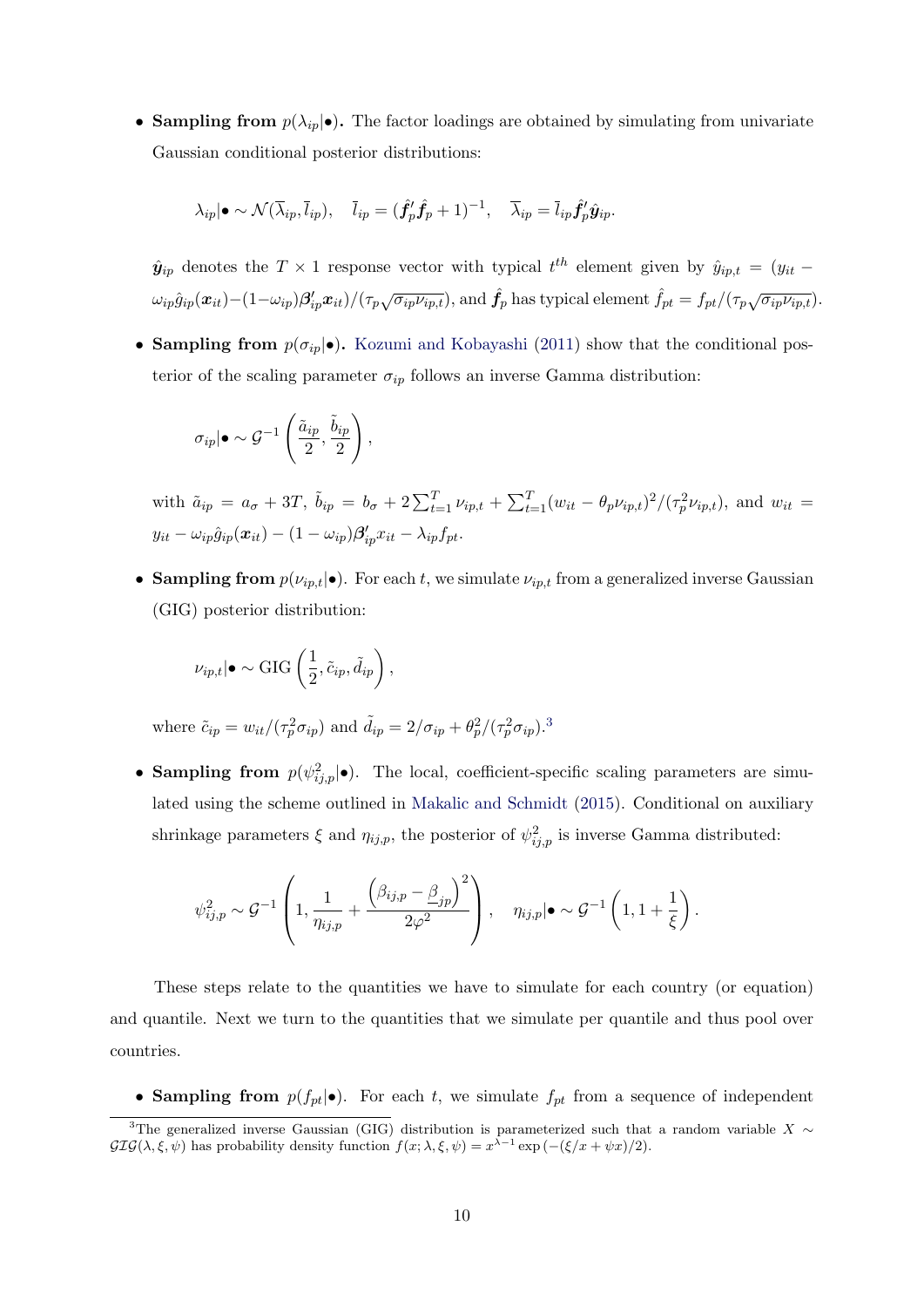Gaussian posterior distributions as follows:

$$
f_{pt}|\bullet \sim \mathcal{N}(\mathbf{A}_{pt}\tilde{\mathbf{y}}_{pt},e^{h_{pt}}-\mathbf{A}_{pt}\mathbf{\Xi}_{pt}\mathbf{A}_{pt}'),\quad \mathbf{\Xi}_{pt}=e^{h_{pt}}(\boldsymbol{\lambda}_p\boldsymbol{\lambda}_p')+\boldsymbol{\Psi}_{pt},\quad \mathbf{A}_{pt}=e^{h_{pt}}\boldsymbol{\lambda}'\mathbf{\Xi}_{pt},
$$

whereby  $\bar{y}_{pt}$  is a  $N \times 1$  vector with  $\bar{y}_{ip,t} = y_{it} - \omega_{ip} \hat{g}_{ip}(x_{it}) + (1 - \omega_{ip}) \beta'_{ip} x_{it} - \theta_{p} \nu_{ip,t}$ ,  $\boldsymbol{\lambda}_p = (\lambda_{1p}, \dots, \lambda_{Np})'$ , and  $\boldsymbol{\Psi}_{pt} = \text{diag}(\tau_p^2 \sigma_{1p} \nu_{1p,t}, \dots, \tau_p^2 \sigma_{Np} \nu_{Np,t}).$ 

• Sampling from  $p(h_p|\bullet)$  and  $p(\mu_p, \rho_p, \varsigma_p|\bullet)$ . We sample the full history of log-volatilities  $\mathbf{h}_p = (h_{p1}, \dots, h_{pT})'$  and the parameters of the state evolution equation using the efficient sampler proposed in Kastner and Frühwirth-Schnatter [\(2014\)](#page-23-22). This algorithm samples the log-volatilities, conditional on everything else, all without a loop.

The final step refers to the global shrinkage parameter of the horseshoe prior. This step pools information across all equations and quantiles. Since we rely on auxiliary random variables to obtain a well-known full conditional posterior distribution, we first simulate from  $p(\xi|\bullet)$  and then from  $p(\varphi|\bullet)$ .

• Sampling from  $p(\varphi^2|\bullet)$  and  $p(\xi|\bullet)$ . The conditional posteriors of the global shrinkage parameter  $\varphi$  and the auxiliary global parameter  $\xi$  are, respectively, inverse Gamma distributed:

$$
\varphi^2 | \bullet \sim \mathcal{G}^{-1} \left( \frac{NK+1}{2}, \frac{1}{\xi} + \frac{1}{2} \sum_p \sum_{i=1}^N \sum_{j=1}^K \frac{\left(\beta_{ij,p} - \underline{\beta}_{jp}\right)^2}{\psi_{ij,p}^2} \right), \quad \xi | \bullet \sim \mathcal{G}^{-1} \left(1, 1 + \frac{1}{\varphi^2}\right).
$$

This completes our MCMC algorithm. In all our empirical work we repeat the different steps 30, 000 times and discard the first 15, 000 draws as burn-in. One key advantage of the present algorithm is that it is scalable to larger data sets (i.e., including more countries, additional endogenous variables, or more covariates) because, conditional on the factors and  $\varphi$ , the different posterior quantities are independent across equations and quantiles.

## 3 Empirical results

In this section we first investigate whether our modeling approach improves upon a set of simpler, nested alternatives by means of a forecasting horse race. We then focus on international growth at risk dynamics in two ways. First, we analyze how GDP growth reacts to changes in the common factor. Afterwards, we focus on how a shock to US financial conditions spills over to the other economies in our sample.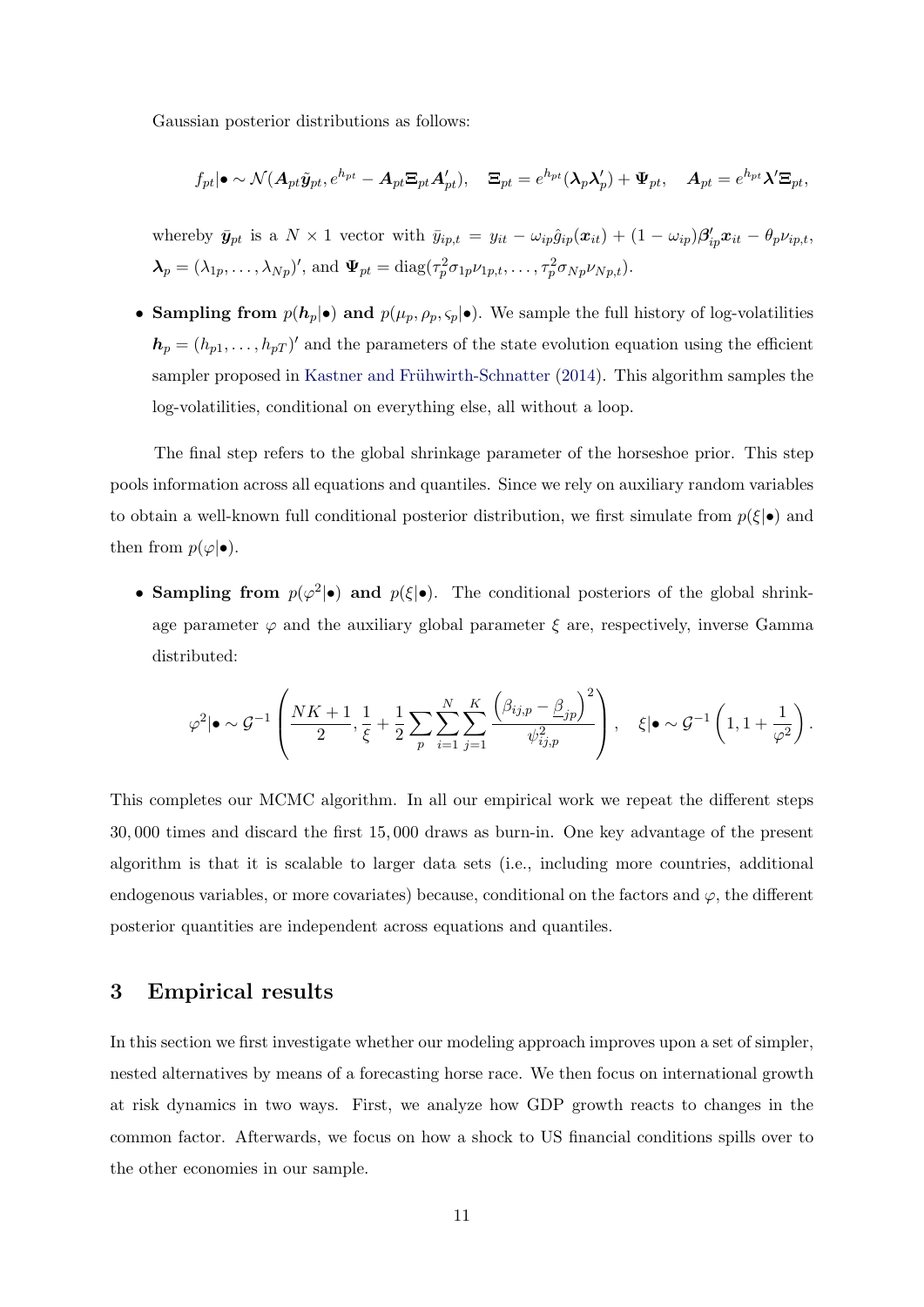#### 3.1 Data overview, competing models and forecasting design

Our sample runs from 1975Q1 to 2020Q4. We use annualized quarterly growth rates of GDP data from the Main Economic Indicators (MEI) database, maintained by the OECD, and the composite indicator of systemic stress (CISS) by the European Central Bank (ECB). For data availability reasons we include Austria (AT), Denmark (DK), Finland (FI), France (FR), Germany (DE), Italy (IT), Netherlands (NL), Spain (ES), Sweden (SE), United Kingdom (UK), and the United States (US).

We estimate the models for  $p \in \{0.05, 0.10, 0.25, 0.50, 0.75, 0.90, 095\}$ . For each model we consider two different choices for the covariates. The first, which we label CISS, includes the CISS and a single lag of  $y_{it}$  in  $x_{it}$ , implying that  $K = 2$ . The second includes cross-country information in  $x_{it}$  by including the first lag of GDP growth and the CISS of all countries; hence,  $K = 2N$ . The latter is referred to as CISS-CC to indicate that the information set includes cross-country data.

Since our model is quite flexible and nests several competing models, we also include a range of restricted variants of the general model outlined in Section [2.](#page-3-2) First, we obtain the ABG model by using the CISS covariates and setting  $\Lambda = 0$  and  $\omega_{ip} = 0$ . We use frequentist methods to carry out estimation so as to be the same as ABG, while we estimate all other models using Bayesian methods with either the HS or HSP prior (so, for example, we will consider both CISS-CC-HS and CISS-CC-HSP specifications). ABG will serve as our benchmark model to which we compare all other specifications. We then add features to this benchmark. We begin by remaining linear ( $\omega_{ip} = 0$ ) but adding the international factor to the ABG model by letting  $\Lambda \neq 0$  in order to investigate whether it plays an empirically important role. All subsequent models also let  $\Lambda \neq 0$ . We next investigate non-linearities by setting  $\omega_{ip} = 1$  and thus obtain a multi-country quantile BART model with a common international factor. Finally our most flexible model allows for  $\omega_{ip}$  to be estimated from the data. An overview of all model specifications is provided in Table [1.](#page-12-0)

We compute pseudo out-of-sample forecasts based on a holdout from 1990Q1 to 2020Q4 (so the initial training sample comprises 60 quarters). We compute Quantile Scores (QS, for quantiles 0.1, 0.25, 0.5, 0.75, 0.9) and quantile-weighted cumulative ranked probability scores (qw-CRPS, see [Gneiting and Ranjan](#page-23-23) [\(2011\)](#page-23-23)) with five weighting schemes ("none" refers to no weighting, i.e., conventional CRPS; both tails "tails;" left tail, "left;" right tail, "right;" and "center"). We compute direct forecasts for  $h \in \{1, 4\}.$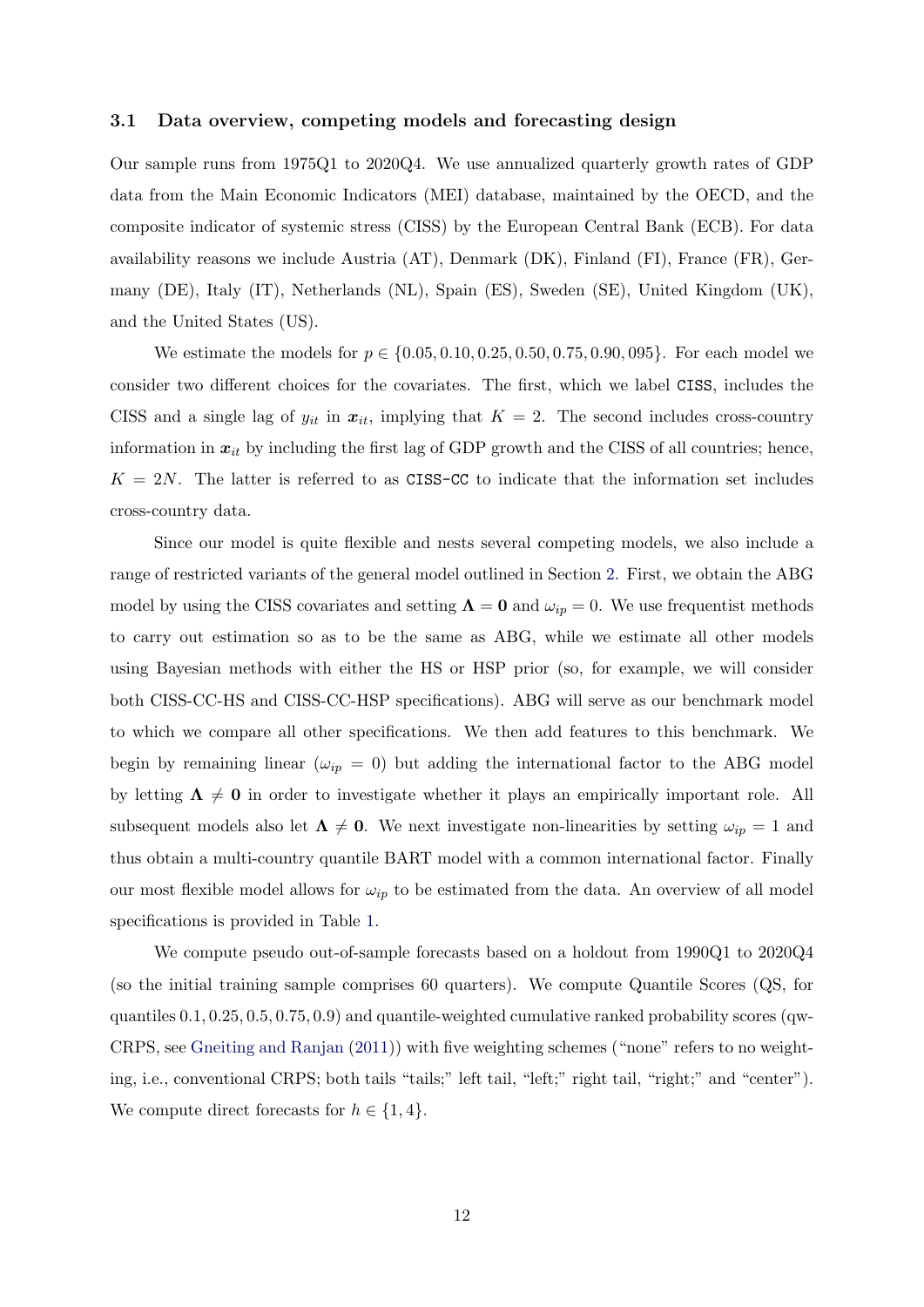Table 1: Model overview.

<span id="page-12-0"></span>

| Data                                            | Prior                                                 | Weights                                                   | Factor                                                        |
|-------------------------------------------------|-------------------------------------------------------|-----------------------------------------------------------|---------------------------------------------------------------|
| CISS (domestic)<br>$CISS-CC$ ( $\csc-country$ ) | HS (shrinkage to zero)<br>HSP (pooling cross-section) | $\omega = 0$ (parametric)<br>$\omega = 1$ (nonparametric) | $\Lambda = 0$ (independence)<br>$\Lambda \neq 0$ (dependence) |
|                                                 |                                                       | $\omega \in (0,1)$ (estimated)                            |                                                               |

Notes: "Data" refers to the information set for individual country models. "Prior" indicates the prior on the parametric part of the model; we consider the conventional horseshoe prior (HS) shrinking towards zero and the pooled horseshoe (HSP) prior pushing the model towards cross-sectional homogeneity. "Weights" refers to the specification of the conditional quantile function: parametric, nonparametric, or whether we estimate weights on the parametric and nonparametric part. "Factor" indicates whether an international factor modeling the cross-sectional covariance structure within quantiles is present. We consider all possible combinations of these specification choices.

<span id="page-12-1"></span>

**Table 2:** Relative quantile weighted cumulative ranked probability scores (CRPS) for  $h = 1$ and models with  $\Lambda \neq 0$ . The results are benchmarked to CISS with  $\Lambda = 0$  and  $\omega = 0$ . Lower ratios (shaded in green) indicate better performance (and vice versa, shaded in red).

#### 3.2 Tail forecasting results

Table [2](#page-12-1) reports the forecast comparison of the various models based on the relative qw-CRPS. Each cell in the heatmap shows the qw-CRPS relative to the ABG benchmark model. Numbers smaller than one indicate outperformance (green colored) vis- $\acute{a}$ -vis the ABG model whereas numbers exceeding one suggest a weaker performance (red colored) than the benchmark.

Four main comments can be made. First, and focusing on aggregate results across countries, our proposed models commonly improve on the benchmark ABG model. The gains are about 20 percent when looking at the standard CRPS, decrease to about 10 to 15 percent in the left tail, and increase to about 30 percent in the right tail (based on additional results reported in the Appendix). Overall, these results suggest that at each quantile, and particularly in the right tail, it pays off to allow for non-linearities and for cross-country relations.

Second, while there are small differences between setting  $\omega_{ip} = 0$  (linear quantile) or  $\omega_{ip} = 1$  (BART quantile), there is often some benefit to estimating the weight  $\omega_{ip}$ , in turn allowing for both linear and BART pieces in the model. The key advantage of estimating  $\omega_{ip}$ is that it combines the best of both worlds and thus translates into a model that is strongly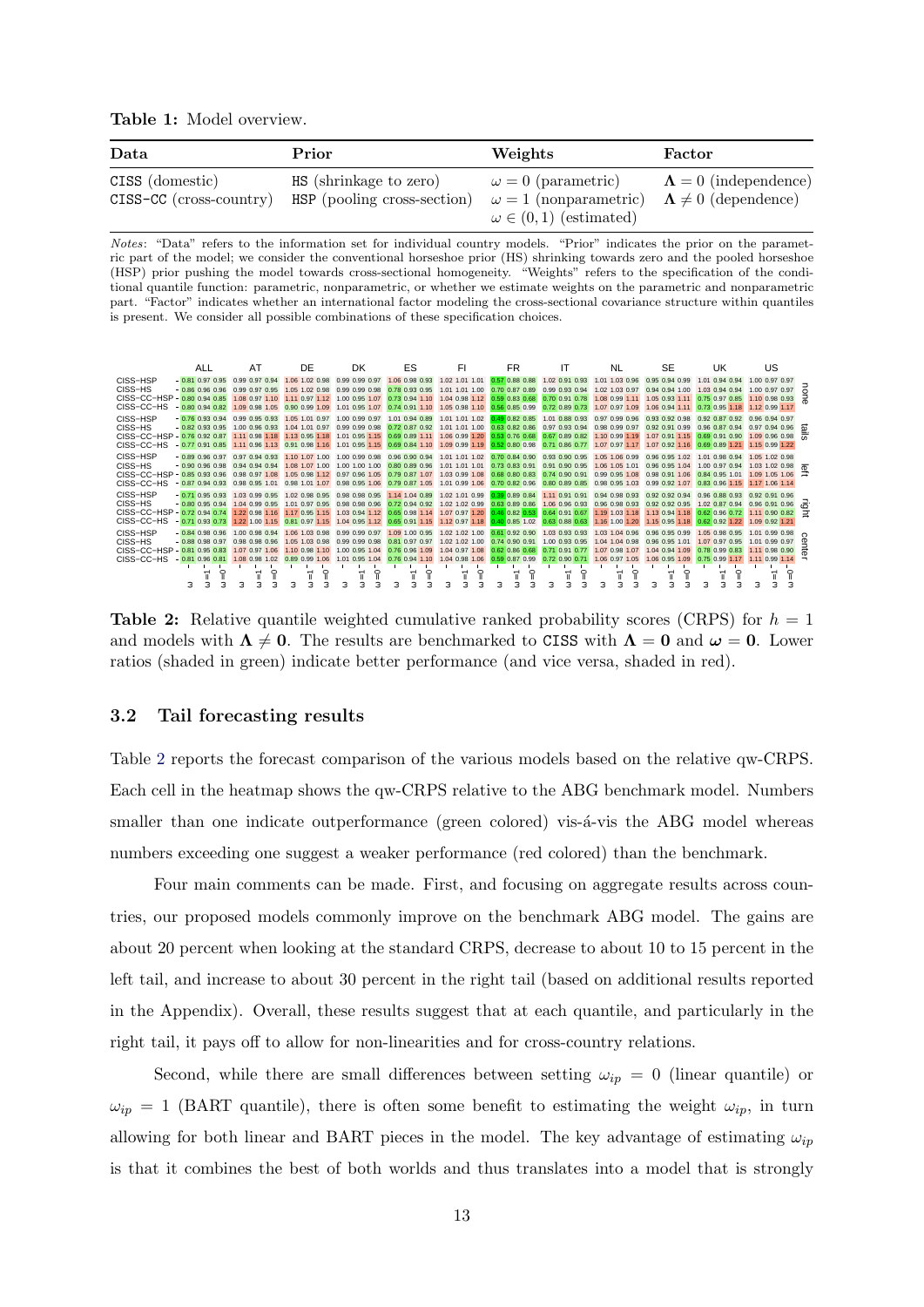non-linear and non-parametric in the tails and close to a linear quantile regression model in the center of the distribution. Such a behavior is beneficial if loss functions which evaluate the full predictive distribution are used.

Third, the HSP prior, that includes pooling, is typically better than HS, but the differences shrink or are eliminated once cross-country information is included in the model. It is noteworthy that once we use a pooling prior the predictive benefit of adding cross-country information directly diminishes sharply. This points towards the fact that, through pooling, our approach successfully picks up cross-sectional information in a very parsimonious manner.

Finally, there is some heterogeneity across the countries under analysis. In particular, for Spain, France, Italy, and the UK the results are broadly in line with those mentioned above. In contrast, for Austria and Sweden estimating the weight  $\omega$  yields little gains (setting  $\omega_{ip} = 1$  is often best), and for the other countries it is overall difficult to beat the benchmark.

#### 3.3 Estimated weights over time

In the previous sub-section we have shown that our proposed framework yields forecast distributions which are often more precise than the ones obtained from the ABG benchmark and simpler nested alternatives. One key advantage of the model is that it allows for different weights  $\omega_{ip}$ across countries and quantiles and this improves forecasts when the full predictive density is evaluated. In this sub-section, we investigate whether our intuition that non-linearities are relevant in the tails while linear models are adequate in the center of the distribution is supported by our model.

Figure [1](#page-14-0) reports the estimated weight  $\omega_{ip}$  over our hold-out period. Darkblue cells indicate a weight close to one while gray shaded cells imply a weight close to zero. We focus on two models, the CISS and CISS-CC models coupled with the pooled Horseshoe prior (HSP).[4](#page-13-0)

It turns out that for most countries, our conjecture is confirmed. That is, we observe weights which approach unity if we move out in the tails (i.e., the model becomes more nonlinear). When we focus on the center of the distribution, the combination weights approach zero (i.e., the model is linear). Comparing the right and left tails reveals that the estimated weight is often larger for the 5 percent quantiles than the 95 percent quantiles. This indicates that non-linearites are important when our focus is on modeling sharp upswings in GDP growth but become even more important when interest centers on capturing downturns in GDP growth that are extreme (i.e., below the 5 percent quantile).

When we compare the model which does not utilize cross-country information (CISS) to

<span id="page-13-0"></span><sup>4</sup>The results for the remaining specifications look similar and may be found in the Appendix.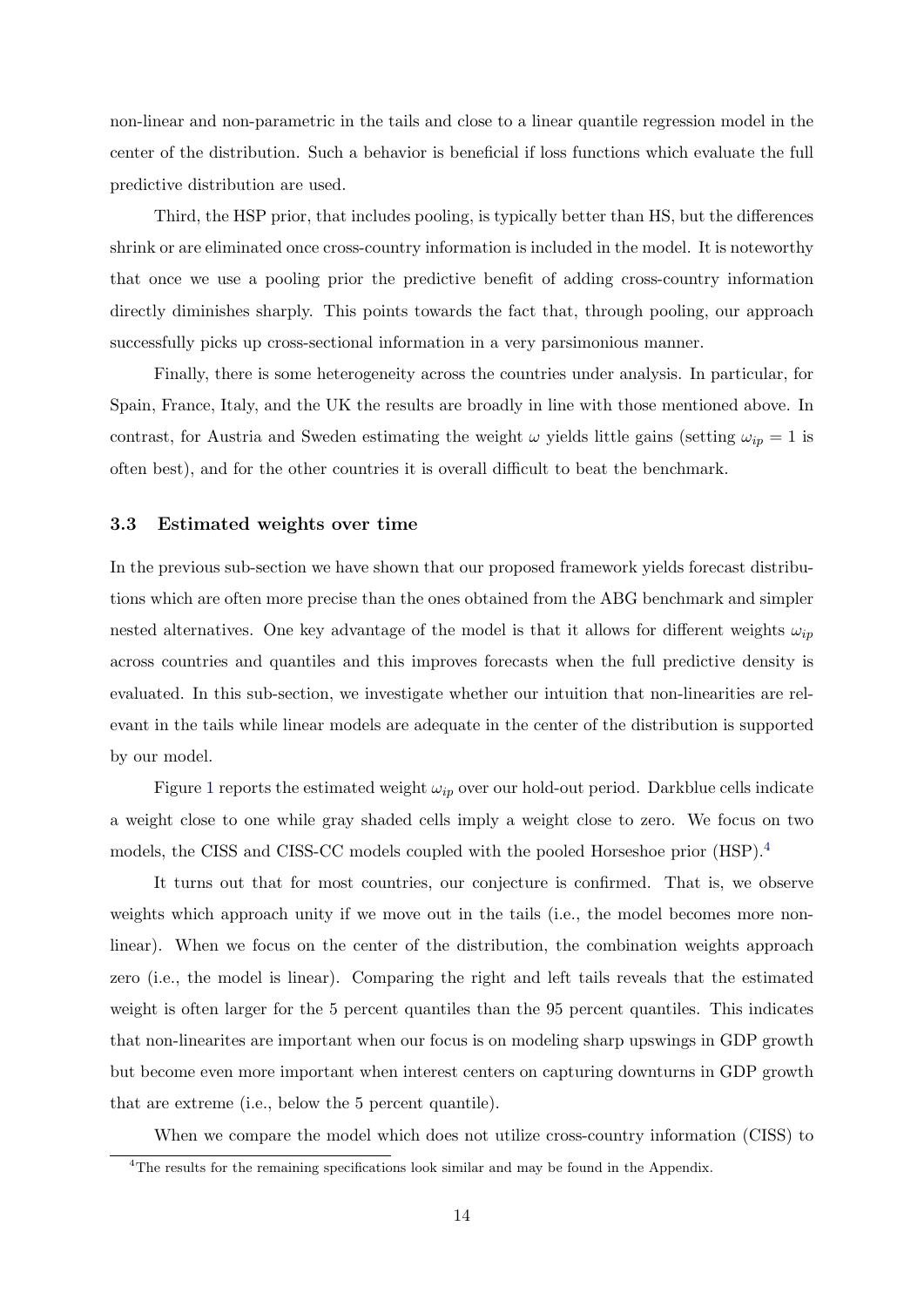<span id="page-14-0"></span>

**Figure 1:** Non-parametric weights  $\omega_{ip}$  for  $\Lambda \neq 0$  with the HSP prior plotted over time with respect to the training/holdout samples  $(h = 1)$ .

the one which explicitly includes cross-sectional data (CISS-CC), we find only modest differences in combination weights. These differences are mainly related to somewhat smaller weights on the BART specification in the upper tail of the distribution (for some selected countries such as AT, DK, the UK, and the US), but the main finding that, in the center of the distribution, our model assigns no weight to the non-linear model still holds.

Zooming into the different results reveals that most countries share the general dynamics described in the previous paragraphs (i.e.,  $\omega_{ip}$  close to one in the tails and  $\omega_{ip} \approx 0$  in the center of the distribution). One exception to this broad-based finding is France, which displays larger combination weights across all quantiles. In addition, there exists temporal heterogeneity. For instance, in several countries we observe that, after the global financial crisis (and sometimes slightly earlier), combination weights decrease markedly in the upper tails of the distribution.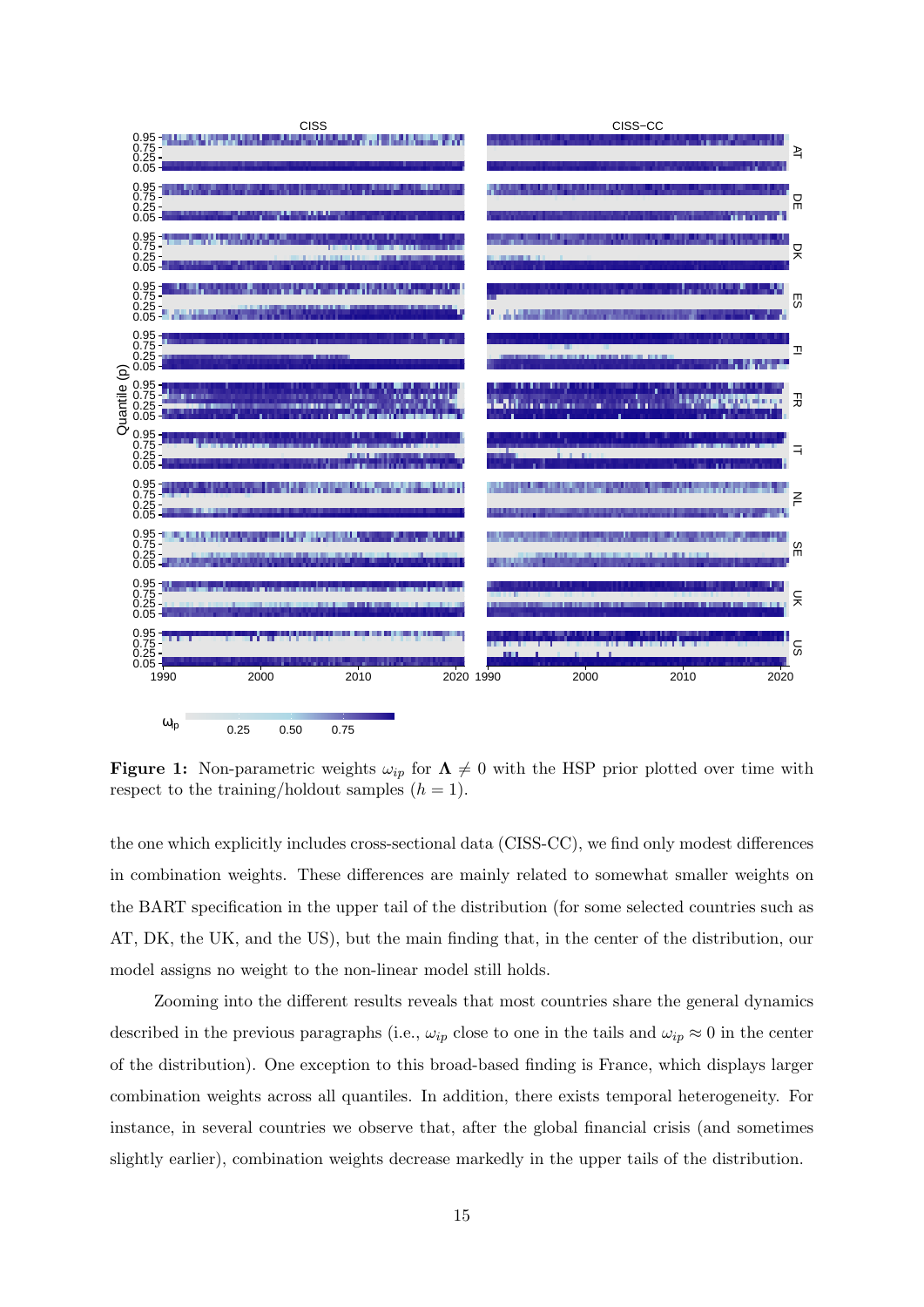| Quantile $(p)$ |      | ALL AT DE DK ES FI FR |      |                              |                                                    |                  | $\Gamma$ | NL.         | SE.                                | -UK-  | – US  |
|----------------|------|-----------------------|------|------------------------------|----------------------------------------------------|------------------|----------|-------------|------------------------------------|-------|-------|
| 0.05           | 0.83 | 0.85                  | 0.84 | $0.79$ $0.83$ $0.77$         |                                                    |                  |          |             | $0.86$ $0.84$ $0.84$ $0.86$ $0.87$ |       | 0.82  |
| 0.1            | 0.73 | 0.77                  | 0.72 | $0.63$ 0.77                  | 0.61                                               | $0.80\quad 0.76$ |          | $0.73$ 0.76 |                                    | 0.77  | 0.75  |
| 0.25           | 0.55 | 0.63                  | 0.59 | $0.42 \quad 0.61 \quad 0.38$ |                                                    | $0.56\,$         | 0.61     | 0.56        | 0.53                               | -0.61 | 0.58  |
| 0.5            | 0.67 | 0.83                  | 0.68 |                              | $0.30 \quad 0.95 \quad 0.21 \quad 0.98 \quad 0.90$ |                  |          |             | $0.56 \quad 0.40$                  | 0.89  | 0.71  |
| 0.75           | 0.70 | 0.79                  | 0.76 | $0.50 \quad 0.77$            | 0.48                                               | 0.80             | 0.81     | 0.69        | 0.59                               | 0.78  | 0.69  |
| 0.9            | 0.79 | 0.83                  | 0.85 | $0.68$ 0.81                  | 0.65                                               | 0.85             | 0.84     | 0.79        | 0.75                               | 0.82  | 0.77  |
| 0.95           | 0.89 | 0.91                  | 0.91 | $0.82 \quad 0.90$            | 0.82                                               | 0.92             | 0.91     | 0.89        | 0.87                               | 0.92  | -0.87 |

<span id="page-15-0"></span>**Table 3:** Time averages of variance decompositions,  $\omega$  sampled, CC model and HSP prior.

#### 3.4 The role of the common volatility factor

In this sub-section, we investigate the common volatility factor across quantiles. In a first step, we assess the relevance of the common factor volatility specification by considering time averages of variance decompositions. These are computed, by taking the Gaussian representation of the ALD (the distribution of  $\epsilon_{ip,t}$  in Equation [\(1\)](#page-3-1)), as follows:

$$
VD_{ip,t} = \frac{\lambda_{ip}^2 e^{h_{pt}}}{\lambda_{ip}^2 e^{h_{pt}} + \text{Var}(\epsilon_{ip,t})},
$$

with  $Var(\epsilon_{ip,t})$  denoting the variance of  $\epsilon_{ip,t}$ . This decomposition provides information on the share of variation in the shocks (conditional on the quantile) that is explained through the common factor (similar to [Stock and Watson](#page-24-14) [\(2005\)](#page-24-14)).

Table [3](#page-15-0) reports time averages of variance decompositions resulting from the CC-HSP model. Interestingly, for most countries the commonality is larger and more substantial in the tails than at the center of the distribution, and a bit larger in the right than in the left tail. These larger contributions in extreme periods can be traced back to the fact that several of the recessions in our hold-out period can be viewed as shocks with a pronounced global dimension (such as the global financial crisis or the Covid-19 pandemic) and the factor is picking this up.

Across countries, we find a considerable degree of homogeneity within country groups. For instance, Finland, Denmark, and Sweden feature commonalities that are very pronounced in the tails but decline once we approach the center of the distribution both from left and right. The US and the UK share a rather similar pattern in terms of commonalities (high shares in the tails and for the median, smaller shares for the quantiles in between).

The heterogeneity across quantiles in the role of the volatility factor is further supported by Figure [2,](#page-16-0) which reports estimates of the factors (upper panels) and associated log-volatility per quantile (lower panels). In the upper panel, we observe that especially in the tails the factor moves sharply during global events such as the global financial crisis and the Covid-19 pandemic.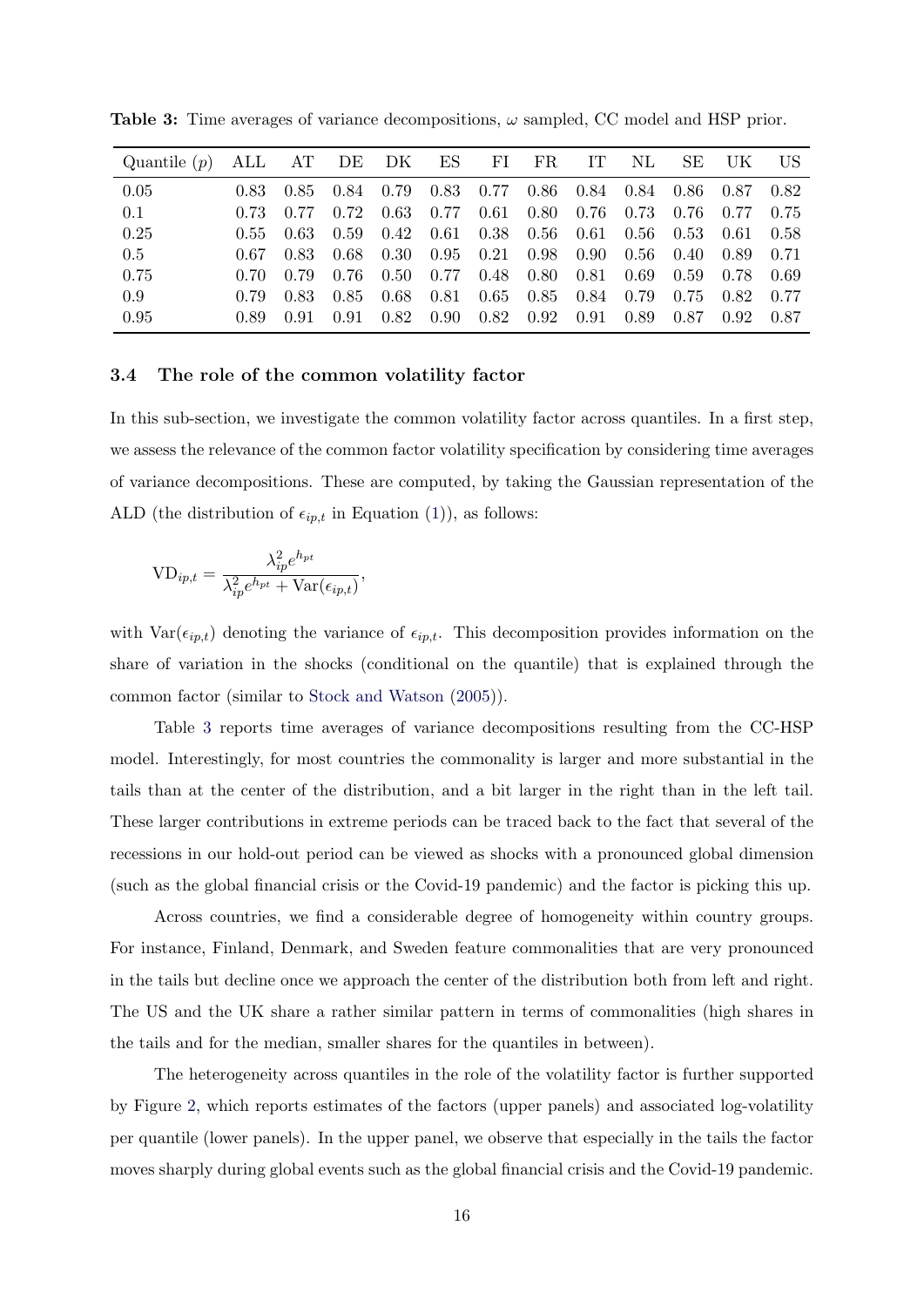<span id="page-16-0"></span>

Figure 2: Estimates of the factors and associated log-volatility per quantile, HSP prior.

To a somewhat smaller extent the results also suggest declines in the beginning of the 1990s and the early 2000s. When we focus attention on the 50 percent quantile we find strikingly different results. In the center of the distribution, the factor is small and very close to zero throughout the sample. During the pandemic we find a strong pronounced decrease in 2020:Q2, which was triggered by an unprecedented downturn in real activity globally but also a strong increase in 2020:Q3 (which was accompanied with sharply increasing GDP growth rates throughout all our countries).

Turning to the evolution of the log-volatilities in the lower panel generally yields consistent insights with the findings discussed for the level of the factor. The log-volatility spikes during recessions (i.e., in the early 1990s, 2008-2009, and 2020), and for  $p = 0.5$  the level of the logvolatility is much smaller than for the other quantiles but then exceeds the increases in volatility observed for the other quantiles of the distribution. This finding also sheds light on why the amount of variation explained through the factor for most countries is lowest but still sizable in the 50 percent quantile. In most periods, the volatility factor is small (around −5 to −10 on the log-scale) but then during the pandemic it rapidly increases and reaches values of around 5 on the log-scale. This suggests that in tranquil periods, the factor only explains little variation in the shocks but in recessions (or turbulent times) this share increases appreciably and approaches 1.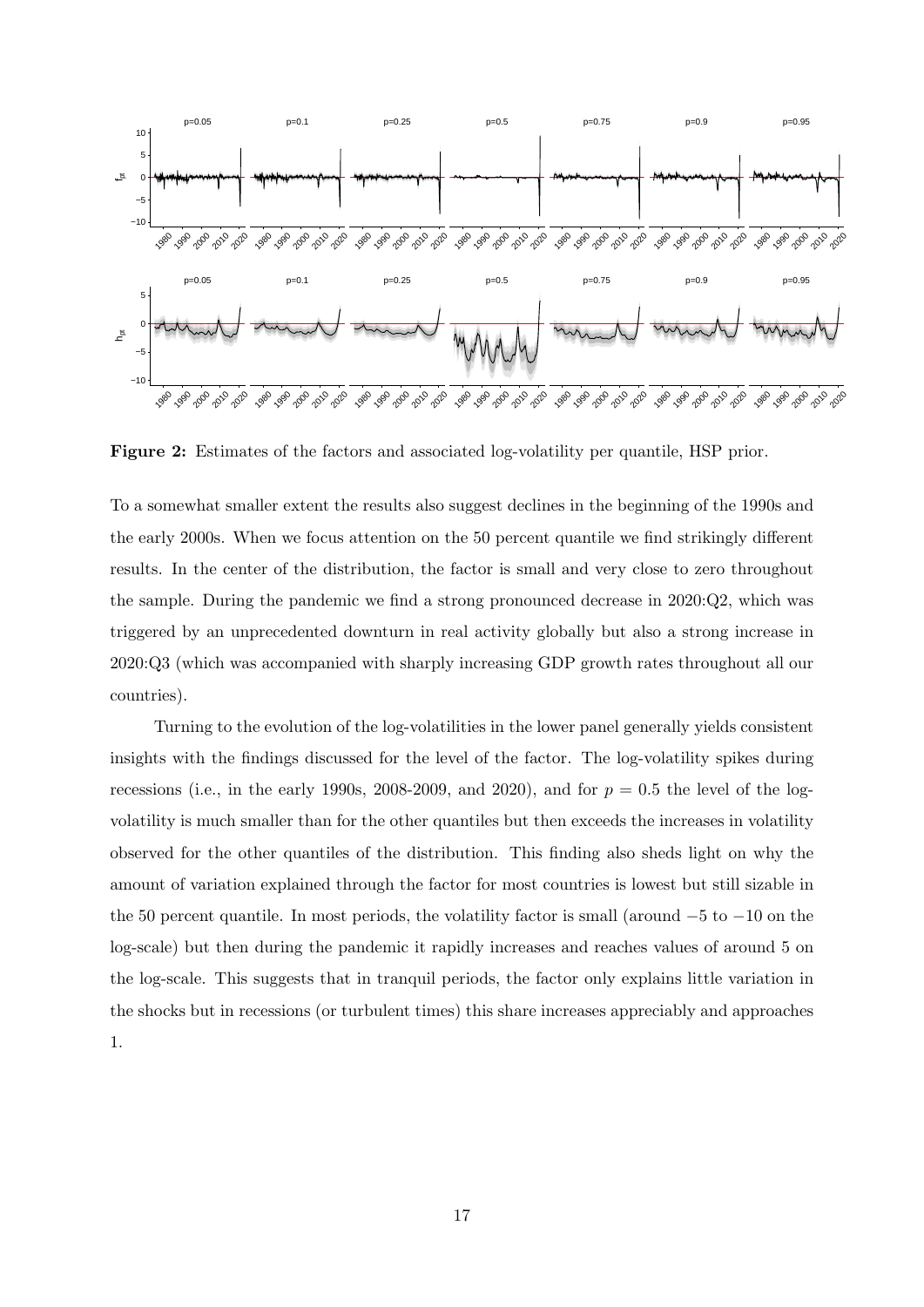#### 3.5 Generalized impulse responses to a global business cycle shock

The discussion on the qualitative and quantitative properties of the estimated factor provides evidence that it can be interpreted as a global business cycle shock since, depending on the quantile adopted, it closely tracks events such as global recessions. Following [Stock and Watson](#page-24-14) [\(2005\)](#page-24-14), we now consider how changes to the factor, labeled factor shocks, impact GDP growth across countries and quantiles.

The posterior quantiles of the generalized impulse response functions (GIRFs) for a common factor shock as estimated with the CISS-CC-HSP model are reported in Figure [3.](#page-18-0) This figure includes the GIRFs for our model with  $\omega_{ip}$  estimated (gray shaded areas) and for  $\omega_{ip} = 0$ (solid blue lines).

A first interesting finding is that, for all countries, a factor shock has different effects in the left tail than the right tail. In both tails, growth is negatively affected, confirming that higher volatility/uncertainty is detrimental for growth, but the size of the effect (and persistence of the negative effect) is much larger in the left tail. Moreover, notice that for the right tail we also observe an overshoot in real activity in response to an adverse business cycle shock.

Second, when we consider the left tail, the BART piece with an estimated weight tends to mitigate the effects of the shock. This is most likely driven by the fact that, if we rule out non-linearities, there is more to be explained through the factor model and this might translate into factor dynamics which not only pick up business cycle shocks but also soak up information left in the error term potentially arising from ignoring non-linear dynamics between GDP growth and the CISS.

A third striking pattern is the pronounced degree of cross-country heterogeneity in the 5 percent quantile (and, to a somewhat lesser extent, in the 10 percent quantile). When our focus is on the left tail, we observe that France, Italy, the UK, and Spain exhibit sharp declines in GDP growth. Once we consider higher quantiles the GIRFs become much more similar across countries. For instance, we find only modest differences if we focus on  $p = 0.5$ .

To sum up, we find that the countries in our sample display pronounced reactions to an international business cycle shock. These reactions differ not only across quantiles but also across countries.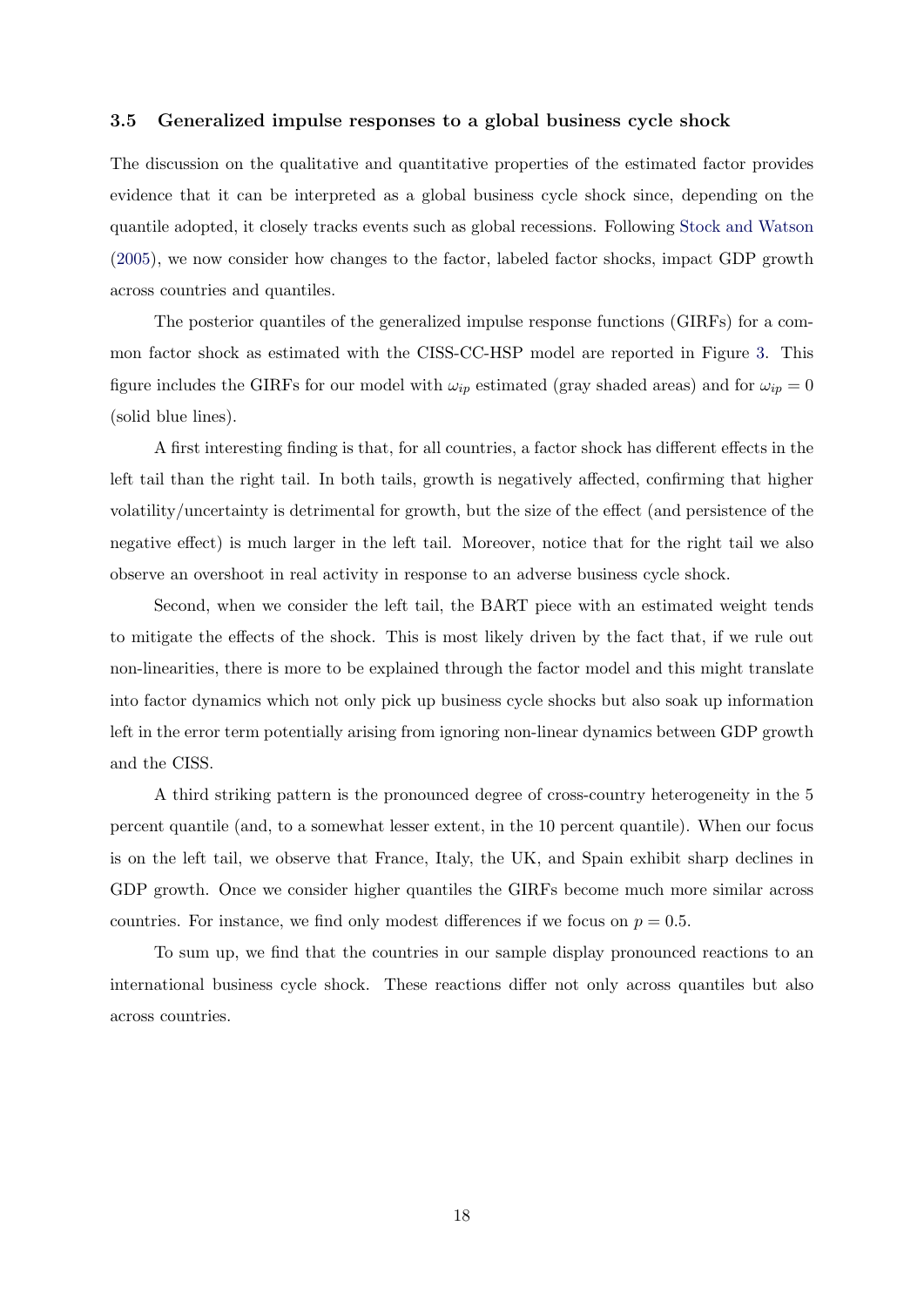<span id="page-18-0"></span>

|        | $p=0.05$<br>$5 +$             | $p=0.1$                                     | $p=0.25$                    | $p=0.5$                                      | $p=0.75$                                     | $p=0.9$                                   | $p=0.95$           |
|--------|-------------------------------|---------------------------------------------|-----------------------------|----------------------------------------------|----------------------------------------------|-------------------------------------------|--------------------|
| R      | $\pmb{0}$<br>$-5$             |                                             |                             |                                              |                                              |                                           |                    |
|        | $-10$<br>1 2 3 4 5 6          | 1 2 3 4 5 6                                 | 1 2 3 4 5 6                 | 1 2 3 4 5 6                                  | 1 2 3 4 5 6                                  | 1 2 3 4 5 6                               | 1 2 3 4 5 6        |
|        | $p=0.05$<br>5 <sub>1</sub>    | $p=0.1$                                     | $p=0.25$                    | $p=0.5$                                      | $p=0.75$                                     | $p=0.9$                                   | $p=0.95$           |
| 出      | 0<br>$-5$                     |                                             |                             |                                              |                                              |                                           |                    |
|        | $-10$<br>1 2 3 4 5 6          | 3 4 5 6<br>1 <sub>2</sub>                   | 1 2 3 4 5 6                 | 1 2 3 4 5 6                                  | 1 2 3 4 5 6                                  | 1 2 3 4 5 6                               | 1 2 3 4 5 6        |
|        | $p=0.05$<br>$5 +$             | $p=0.1$                                     | $p=0.25$                    | $p=0.5$                                      | $p=0.75$                                     | $p=0.9$                                   | $p=0.95$           |
| ă      | $\pmb{0}$<br>$-5$             |                                             |                             |                                              |                                              |                                           |                    |
|        | $-10$<br>1 2 3 4 5 6          | 1 2 3 4 5 6                                 | 1 2 3 4 5 6                 | 1 2 3 4 5 6                                  | $1\ 2\ 3\ 4\ 5\ 6$                           | 1 2 3 4 5 6                               | 1 2 3 4 5 6        |
|        | $p=0.05$<br>5 <sub>1</sub>    | $p=0.1$                                     | $p=0.25$                    | $p=0.5$                                      | $p=0.75$                                     | $p=0.9$                                   | $p=0.95$           |
| 53     | $\pmb{0}$<br>$-5$             |                                             |                             |                                              |                                              |                                           |                    |
|        | $-10$<br>1 2 3 4 5 6          | 56<br>1 <sub>2</sub><br>3<br>$\overline{4}$ | 456<br>1 <sub>2</sub><br>3  | 4 5 6<br>$\overline{2}$<br>3<br>$\mathbf{1}$ | 3<br>4 5 6<br>$\overline{2}$<br>$\mathbf{1}$ | $\overline{2}$<br>3 4 5 6<br>$\mathbf{1}$ | 2 3 4 5 6<br>1     |
|        | $p=0.05$<br>5 <sub>1</sub>    | $p=0.1$                                     | $p=0.25$                    | $p=0.5$                                      | $p=0.75$                                     | $p=0.9$                                   | $p=0.95$           |
| 匸      | $\mathbf 0$<br>$-5$           |                                             |                             |                                              |                                              |                                           |                    |
|        | $-10$<br>1 2 3 4<br>5 6       | 1 2 3 4 5 6                                 | $4\overline{5}6$<br>12<br>3 | 12<br>3 4 5 6                                | $1\ 2\ 3\ 4\ 5\ 6$                           | 56<br>$12$<br>3<br>4                      | 23456<br>1         |
|        | $p=0.05$<br>$5 -$             | $p=0.1$                                     | $p=0.25$                    | $p=0.5$                                      | $p=0.75$                                     | $p=0.9$                                   | $p=0.95$           |
| 氏      | 0<br>$-5$                     |                                             |                             |                                              |                                              |                                           |                    |
|        | $-10$<br>1 2 3 4 5 6          | 1 2 3 4 5 6                                 | $1\ 2\ 3\ 4\ 5\ 6$          | 1 2 3 4 5 6                                  | 1 2 3 4 5 6                                  | 1 2 3 4 5 6                               | 1 2 3 4 5 6        |
|        | $p=0.05$<br>$5 -$             | $p=0.1$                                     | $p=0.25$                    | $p=0.5$                                      | $p=0.75$                                     | $p=0.9$                                   | $p=0.95$           |
| ᄂ      | 0<br>$-5$                     |                                             |                             |                                              |                                              |                                           |                    |
|        | $-10$<br>$1\ 2\ 3\ 4\ 5\ 6$   | $1\ 2\ 3\ 4\ 5\ 6$                          | $1\ 2\ 3\ 4\ 5\ 6$          | $1\ 2\ 3\ 4\ 5\ 6$                           | $1\ 2\ 3\ 4\ 5\ 6$                           | 1 2 3 4 5 6                               | $1\ 2\ 3\ 4\ 5\ 6$ |
|        | $p=0.05$<br>5 <sub>1</sub>    | $p=0.1$                                     | $p=0.25$                    | $p=0.5$                                      | $p=0.75$                                     | $p=0.9$                                   | $p=0.95$           |
| ž,     | 0<br>$-5$                     |                                             |                             |                                              |                                              |                                           |                    |
|        | $-10$<br>1 2 3 4 5 6          | 1 2 3 4 5 6                                 | 1 2 3 4 5 6                 | 1 2 3 4 5 6                                  | $1\ 2\ 3\ 4\ 5\ 6$                           | 1 2 3 4 5 6                               | 1 2 3 4 5 6        |
|        | $p=0.05$<br>5 <sub>1</sub>    | $p=0.1$                                     | $p=0.25$                    | $p=0.5$                                      | $p=0.75$                                     | $p=0.9$                                   | $p=0.95$           |
| 58     | $\pmb{0}$<br>$-5$             |                                             |                             |                                              |                                              |                                           |                    |
|        | $-10$<br>3 4 5 6<br>$1\quad2$ | $1\,2\,3\,4\,5\,6$                          | $1\ 2\ 3\ 4\ 5\ 6$          | 1 2 3 4 5 6                                  | $1\ 2\ 3\ 4\ 5\ 6$                           | 1 2 3 4 5 6                               | 2 3 4 5 6<br>1     |
|        | $p=0.05$<br>5 <sub>1</sub>    | $p=0.1$                                     | $p=0.25$                    | $p=0.5$                                      | $p=0.75$                                     | $p=0.9$                                   | $p=0.95$           |
| $\leq$ | $\mathbf 0$<br>$-5$           |                                             |                             |                                              |                                              |                                           |                    |
|        | $-10$<br>1 2 3 4 5 6          | 1 2 3 4 5 6                                 | 1 2 3 4 5 6                 | 1 2 3 4 5 6                                  | 1 2 3 4 5 6                                  | 1 2 3 4 5 6                               | 1 2 3 4 5 6        |
|        | $p=0.05$<br>5 <sub>1</sub>    | $p=0.1$                                     | $p=0.25$                    | $p=0.5$                                      | $p=0.75$                                     | $p=0.9$                                   | $p=0.95$           |
| S      | 0<br>$-5$                     |                                             |                             |                                              |                                              |                                           |                    |
|        | $-10$<br>3456<br>1<br>2       | $1\ 2\ 3\ 4\ 5\ 6$                          | $1\ 2\ 3\ 4\ 5\ 6$          | $1\ 2\ 3\ 4\ 5\ 6$                           | $1\ 2\ 3\ 4\ 5\ 6$                           | $1\ 2\ 3\ 4\ 5\ 6$                        | 1 2 3 4 5 6        |
|        |                               |                                             |                             |                                              |                                              |                                           |                    |

Response horizon by quantile (p)

Figure 3: Generalized impulse response functions to a unit shock in  $f_{pt}$  across countries and quantiles (average over time). CISS-CC with estimated  $\omega$  in grey (16th, 84th percentiles), parametric CISS-CC with  $\omega = 0$  in blue (16th and 84th percentiles), HSP prior. The black and dark blue lines refer to the posterior median, respectively.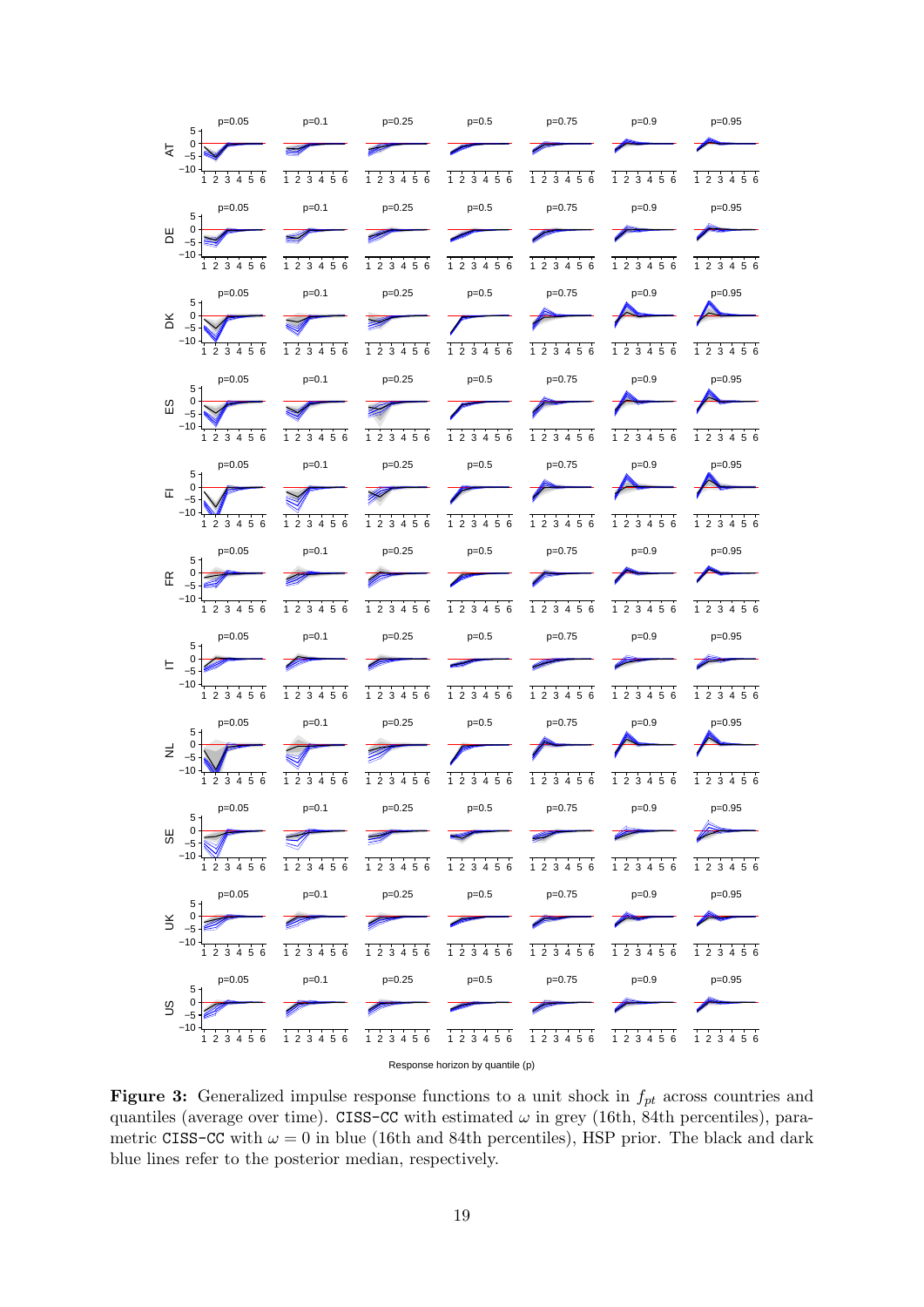#### 3.6 Generalized impulse responses to a US financial conditions shock

The previous sub-section emphasized that our latent factor can be interpreted as a global business cycle shock. In this sub-section we will instead focus attention on the international effects of a shock to US financial conditions and whether the real effects of such a shock differ from the ones arising from changes in  $f_{pt}$ .

<span id="page-19-0"></span>

Figure 4: Cumulative (one-year ahead) generalized impulse response functions of GDP by quantile (p) to a  $\{-3, -2, -1, 1, 2, 3\}$  in-sample standard deviation US financial conditions shock. Model: CISS-CC,  $\Lambda \neq 0$  and estimated  $\omega$ , HSP prior. Difference between conditional and unconditional forecast across countries (grouped average over time by indicated period).

Figures [4](#page-19-0) and [5](#page-20-0) report the posterior median of the cumulative (one-year ahead) generalized impulse response functions of GDP by quantile (p) to a  $-3$ ,  $-2$ ,  $-1$ , 1, 2 and 3 in-sample standard deviation US financial conditions shock, based on the CISS-CC-HSP model with estimated weight  $\omega$  and either with (Figure [4\)](#page-19-0) or without (Figure [5\)](#page-20-0) the common factor in the model's innovation component. Recall that the CISS is defined so that higher values represent tighter financial conditions; a positive shock may be expected to reduce GDP growth.

As the model is non-linear, the sign and size of the shocks can matter to determine the effects (i.e., contrary to the linear case, the effects are not proportional to the size of the shock, or symmetric). Hence, we have recomputed the model for various sub-samples to analyze how different global business cycle conditions impact the estimates of the GIRFs.

Comparing the two figures shows that the factor volatility has little effect on the results, which is not surprising as it should not affect much the point estimates of the GIRFs (rather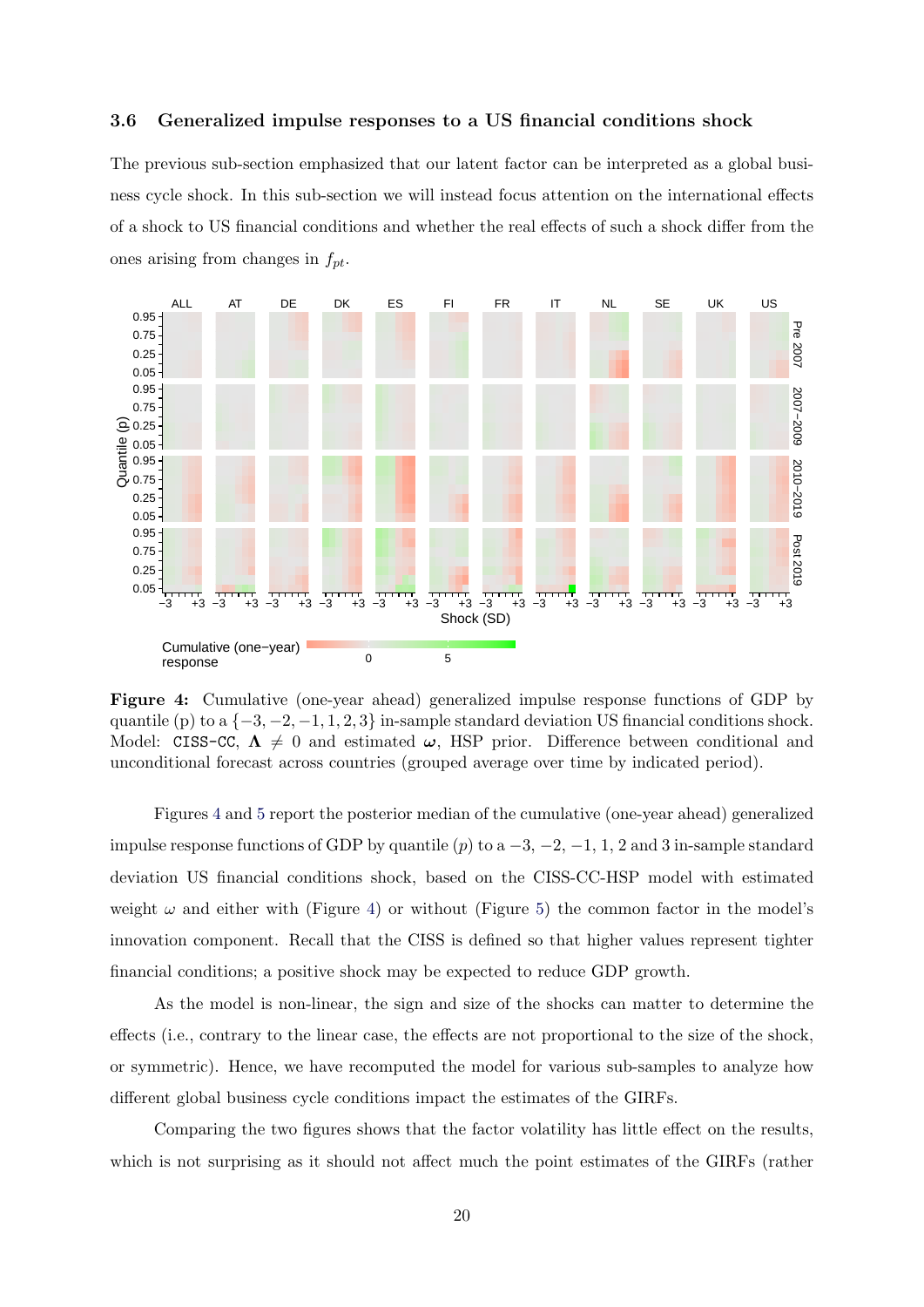<span id="page-20-0"></span>

Figure 5: Cumulative (one-year ahead) generalized impulse response functions of GDP by quantile (p) to a  $\{-3, -2, -1, 1, 2, 3\}$  in-sample standard deviation US financial conditions shock. Model: CISS-CC,  $\Lambda = 0$  and estimated  $\omega$ , HSP prior. Difference between conditional and unconditional forecast across countries (grouped average over time by indicated period).

their precision). In both cases, a financial shock in the US spills over to other countries. There is asymmetry in the sense that a positive shock affects the growth quantiles, whereas a negative shock's effects are not as sharp. Moreover, the effects and asymmetry are sharper in the 2010- 2019 period than earlier.

Analyzing cross-country differences provides additional interesting insights. For some countries (DE, FR, DK, and ES), we find substantial time variation in the GIRFs. Prior to 2010, the corresponding heatmaps feature a great deal of gray colored cells, implying no reactions at all. After the global financial crisis, US-CISS shocks have pronounced effects for these countries that are mostly located in the left tail of the distribution of GDP growth. For other countries (IT, UK, US, and NL), we find less evidence in favor of time-variation in the GIRFs. In these countries, positive (negative) shocks to the US-CISS have negative (positive) effects on GDP growth for  $p \in \{0.05, 0.1\}$ . Notice, however, that when we consider  $p \in \{0.9, 0.95\}$ , the effect of a CISS shock seems to reverse sign; a positive shock to the CISS has positive effects on GDP growth if it is already historically high and a negative shock triggers a decline in GDP growth.

Figures [6](#page-21-0) and [7](#page-21-1) are similar to Figures [4](#page-19-0) and [5](#page-20-0) but now the weight  $\omega$  is set to zero, so that the quantile part is linear. Here, too, the common (volatility) factor component does not seem to have an obvious effect on the results. Instead, the effects of financial conditions are now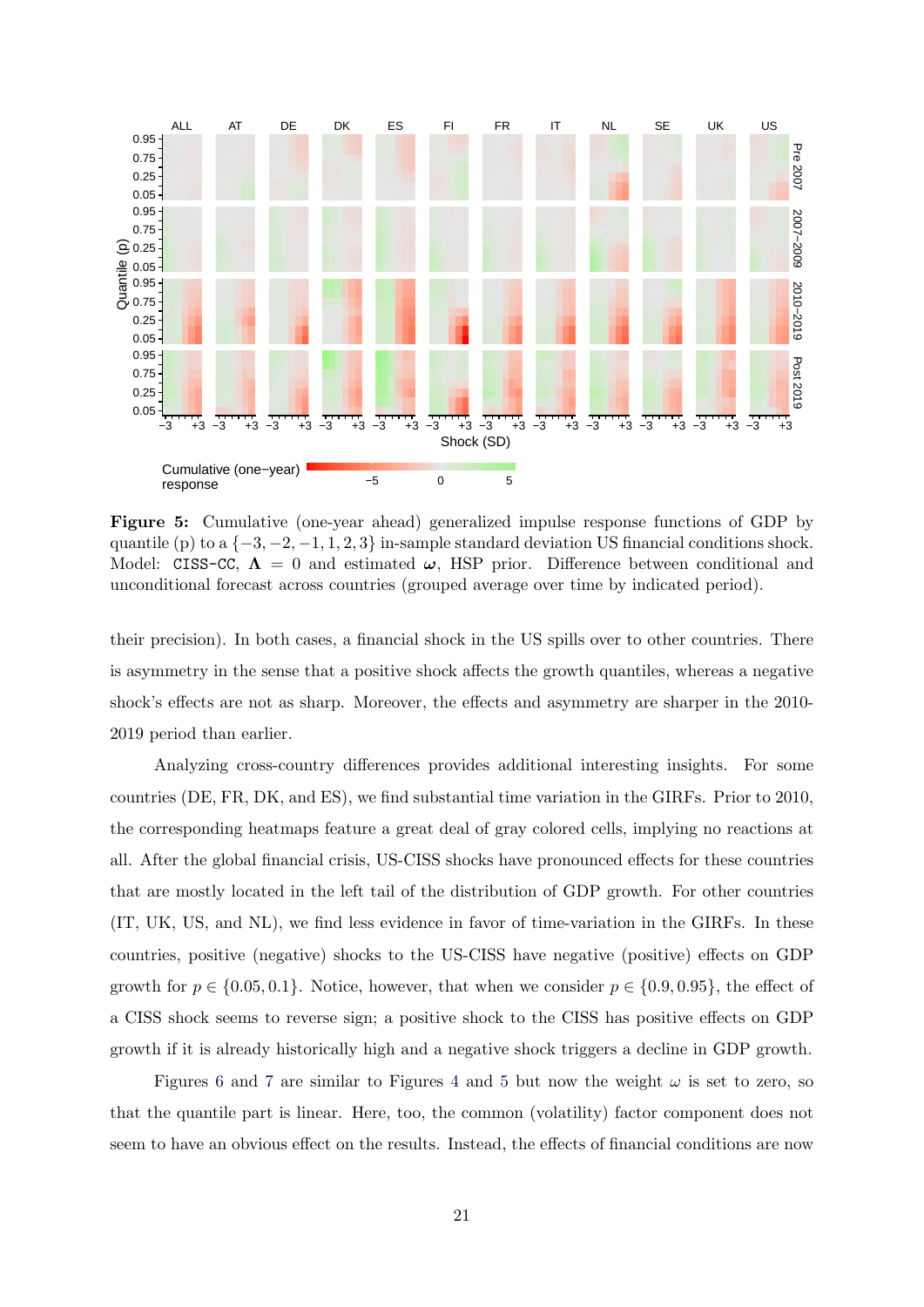<span id="page-21-0"></span>

Figure 6: Cumulative (one-year ahead) generalized impulse response functions of GDP by quantile (p) to a  $\{-3, -2, -1, 1, 2, 3\}$  in-sample standard deviation US financial conditions shock. Model: CISS-CC,  $\Lambda = 0$  and  $\omega = 0$ , HSP prior. Difference between conditional and unconditional forecast across countries (grouped average over time by indicated period).

<span id="page-21-1"></span>

Figure 7: Cumulative (one-year ahead) generalized impulse response functions of GDP by quantile (p) to a  $\{-3, -2, -1, 1, 2, 3\}$  in-sample standard deviation US financial conditions shock. Model: CISS-CC,  $\Lambda \neq 0$  and  $\omega = 0$ , HSP prior. Difference between conditional and unconditional forecast across countries (grouped average over time by indicated period).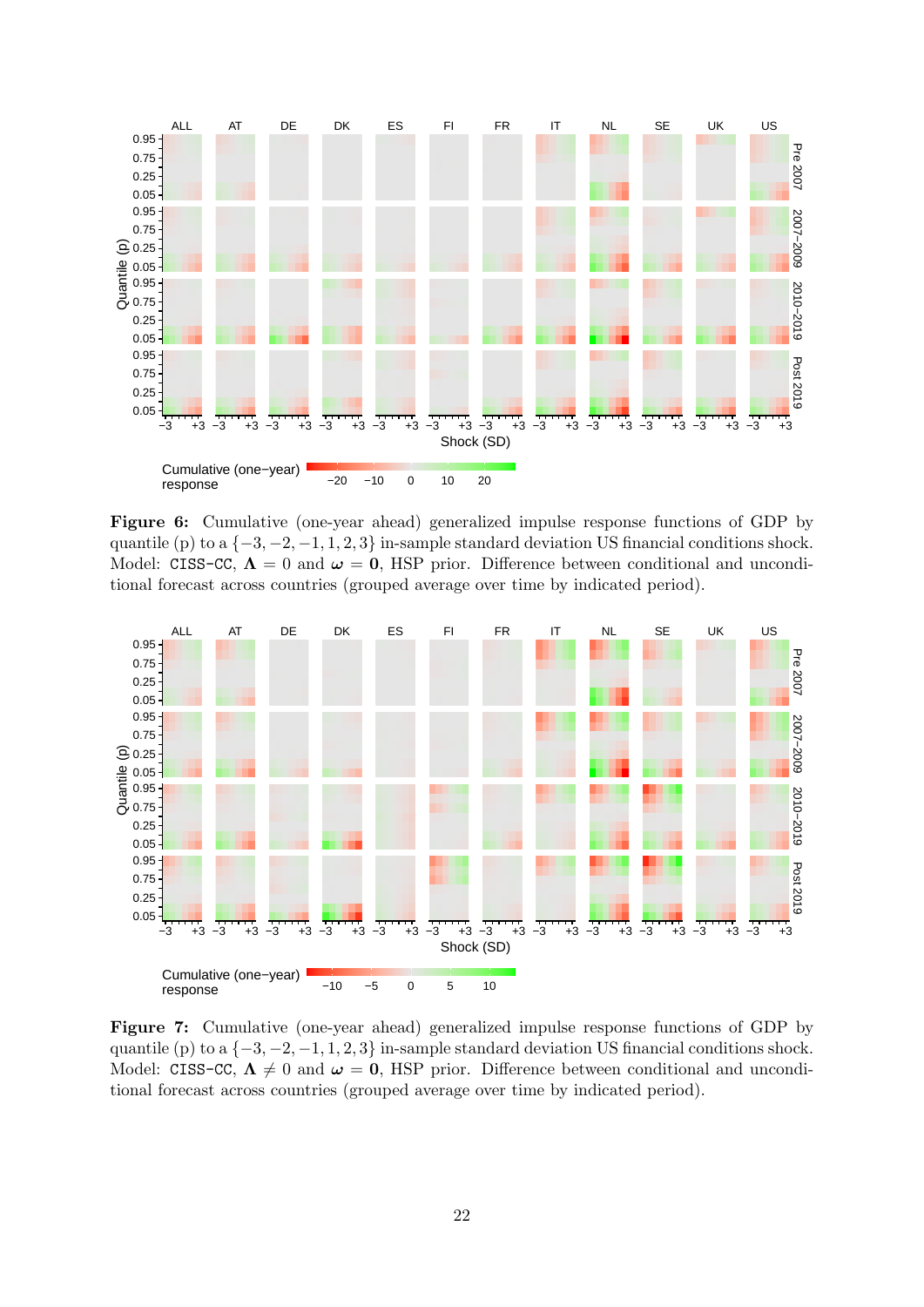more linear; positive and negative shocks to financial conditions in the US have similar effects, of opposite sign. In addition, the pattern is clearer in the data since 2007 than before. The effects also look smaller and more stable over time than in the non-linear quantile specification, and in general they are more marked at the lower quantiles. These marked differences in the empirical findings highlight the importance of allowing for non-linearities also in the context of quantile regressions.

## 4 Conclusions

In this paper we propose a non-parametric quantile panel regression model which assumes that the conditional mean is a convex combination of a linear and an unknown non-linear function. We learn the unknown functions using BART, a successful tool closely related to random forests. To decide on how much weight the BART piece should receive in the  $p^{th}$  quantile, we estimate it alongside the remaining model parameters. This non-parametric feature enhances model flexibility, especially in the tails. Using cross-sectional information, in addition, enables us to improve predictive accuracy. This is achieved by proposing a novel pooling prior as well as introducing cross-country information directly. To carry out estimation and inference we design a scalable MCMC algorithm and apply the model to investigate "growth at risk" using an international panel of 11 countries.

In terms of empirical results, our proposed models commonly improve on the benchmark single country linear quantile model in recursive growth forecast comparisons, more so in the tails than near the center of the distribution and in particular when estimating the weight  $\omega$ , in turn allowing for both linear and BART pieces in the model. The estimated combination weight is smaller (i.e., the model is more linear) for the 25 and 75 percent quantiles than in the tails, i.e., for the 5 and 95 percent quantiles. Moreover, some form of international information definitely pays off (either via the new pooling prior, or by outright including non-domestic series). The effects of the common (volatility) factor are also relevant, as it seems to explain a large fraction of the forecast error variance in most countries, in particular in the tails. A shock to this factor, which can be interpreted as an uncertainty shock, has different (stronger negative) effects in the left tail than the right tail of the growth distribution. In the left tail, the BART piece with an estimated weight tends to mitigate a bit the effects of the shock. Finally, a financial shock in the US spills over to other countries. There is asymmetry in the responses in the sense that a positive shock affects the growth quantiles, whereas a negative shock's effects are not as sharp. Moreover, the effects and asymmetry are sharper in the 2010-20 period than earlier. The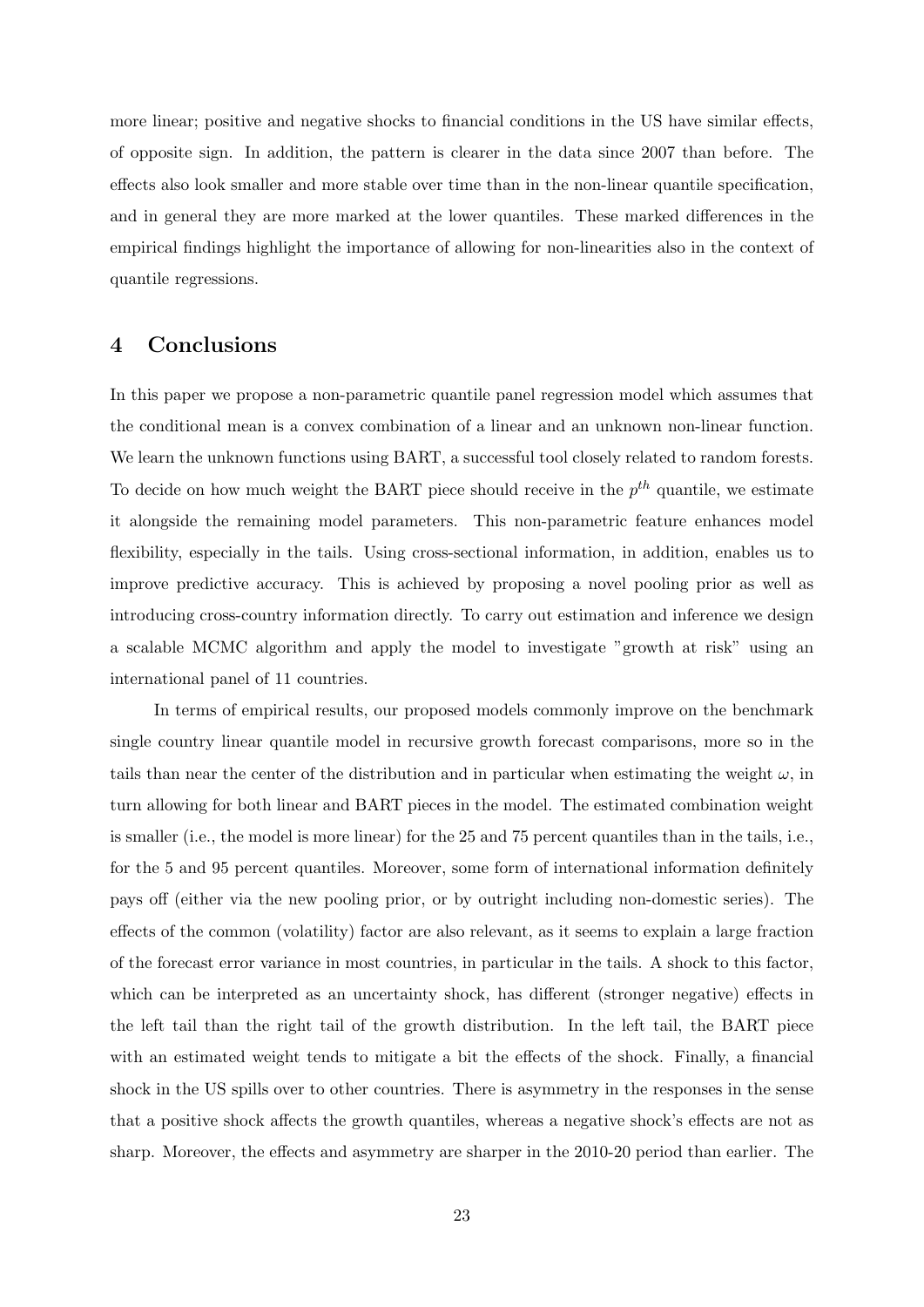responses are instead much more proportional and symmetric in the linear model, highlighting

the importance of allowing for non-linearities in the specification of quantile regressions.

## References

- <span id="page-23-0"></span>Adrian, Tobias, Nina Boyarchenko, and Domenico Giannone (2019), "Vulnerable growth," American Economic Review, 109, 1263–89, <https://doi.org/10.1257/aer.20161923>.
- <span id="page-23-1"></span>Adrian, Tobias, Federico Grinberg, Nellie Liang, and Sheheryar Malik (2018), "The term structure of growth-at-risk," IMF Working Paper, 18/180, <https://doi.org/10.5089/9781484372364.001>.
- <span id="page-23-15"></span>Bai, Yu, Andrea Carriero, Todd Clark, and Massimiliano Marcellino (2020), "Macroeconomic forecasting in a multi-country context," manuscript.
- <span id="page-23-17"></span>Carriero, Andrea, Todd E. Clark, Massimiliano Marcellino, and Elmar Mertens (2021), "Addressing COVID-19 outliers in BVARs with stochastic volatility," Federal Reserve Bank of Cleveland Working Papers, 21-02R, <https://doi.org/10.26509/frbc-wp-202102r>.
- <span id="page-23-21"></span>Chipman, Hugh A., Edward I. George, and Robert E. McCulloch (1998), "Bayesian CART model search," Journal of the American Statistical Association, 93, 935–948, <https://doi.org/10.2307/2669832>.
- <span id="page-23-18"></span> $(2010)$ , "BART: Bayesian additive regression trees," The Annals of Applied Statistics, 4, 266–298, <https://doi.org/10.1214/09-AOAS285>.
- <span id="page-23-14"></span>Clark, Todd E., Florian Huber, Gary Koop, Massimiliano Marcellino, and Michael Pfarrhofer (2021), "Tail forecasting with multivariate bayesian additive regression trees," FRB of Cleveland Working Paper, 21-08, <https://doi.org/10.2139/ssrn.3809866>.
- <span id="page-23-20"></span>Clark, Todd E, Florian Huber, Gary Koop, Massimiliano Marcellino, and Michael Pfarrhofer (2021), "Tail forecasting with multivariate bayesian additive regression trees," FRB of Cleveland Working Paper, 21-08.
- <span id="page-23-2"></span>Cook, Thomas, and Taeyoung Doh (2019), "Assessing macroeconomic tail risks in a data-rich environment," Federal Reserve Bank of Kansas City Research Working Paper, 19-12, [https://doi.org/10.](https://doi.org/10.18651/RWP2019-12) [18651/RWP2019-12](https://doi.org/10.18651/RWP2019-12).
- <span id="page-23-3"></span>De Nicolò, Gianni, and Marcella Lucchetta (2017), "Forecasting tail risks," Journal of Applied Econometrics, 32, 159–170, <https://doi.org/10.1002/jae.2509>.
- <span id="page-23-7"></span>Delle Monache, Davide, Andrea De Polis, and Ivan Petrella (2020), "Modeling and forecasting macroeconomic downside risk," CEPR Discussion Paper Series.
- <span id="page-23-16"></span>Feldkircher, Martin, Florian Huber, Gary Koop, and M. Pfarrhofer (2021), "Approximate bayesian inference and forecasting in huge-dimensional multi-country vars,"  $arXiv$ , 2103.04944, [https://arxiv.](https://arxiv.org/abs/2103.04944) [org/abs/2103.04944](https://arxiv.org/abs/2103.04944).
- <span id="page-23-4"></span>Ferrara, Laurent, M. Mogliani, and J.G. Sahuc (2019), "Real-time high frequency monitoring of growthat-risk,"Technical report.
- <span id="page-23-8"></span>Figueres, Juan Manuel, and Marek Jarociński (2020), "Vulnerable growth in the euro area: Measuring the financial conditions," Economics Letters, 191, p. 109126.
- <span id="page-23-12"></span>Gaglianone, Wagner Piazza, and Luiz Renato Lima (2012), "Constructing density forecasts from quantile regressions," Journal of Money, Credit and Banking, 44, 1589–1607, [https://doi.org/10.1111/j.](https://doi.org/10.1111/j.1538-4616.2012.00545.x) [1538-4616.2012.00545.x](https://doi.org/10.1111/j.1538-4616.2012.00545.x).
- <span id="page-23-9"></span>Galbraith, John W., and Simon van Norden (2019), "Asymmetry in unemployment rate forecast errors," International Journal of Forecasting, 35, 1613–1626, [https://doi.org/10.1016/j.ijforecast.](https://doi.org/10.1016/j.ijforecast.2018.11.006) [2018.11.006](https://doi.org/10.1016/j.ijforecast.2018.11.006).
- <span id="page-23-11"></span>Ghysels, Eric, Leonardo Iania, and Jonas Striaukas (2018), "Quantile-based inflation risk models," National Bank of Belgium Research Working Paper, 349, <http://hdl.handle.net/10419/207729>.
- <span id="page-23-5"></span>Giglio, Stefano, Bryan Kelly, and Seth Pruitt (2016), "Systemic risk and the macroeconomy: An empirical evaluation," Journal of Financial Economics, 119, 457-471, [https://doi.org/10.1016/j.jfineco.](https://doi.org/10.1016/j.jfineco.2016.01.010) [2016.01.010](https://doi.org/10.1016/j.jfineco.2016.01.010).
- <span id="page-23-23"></span>Gneiting, Tilmann, and Roopesh Ranjan (2011), "Comparing density forecasts using threshold- and quantile-weighted scoring rules," Journal of Business  $\mathscr B$  Economic Statistics, 29, 411–422, [https:](https://doi.org/10.1198/jbes.2010.08110) [//doi.org/10.1198/jbes.2010.08110](https://doi.org/10.1198/jbes.2010.08110).
- <span id="page-23-6"></span>González-Rivera, Gloria, Javier Maldonado, and Esther Ruiz (2019), "Growth in stress," International Journal of Forecasting, 35, 948–966, <https://doi.org/10.1016/j.ijforecast.2019.04.006>.
- <span id="page-23-13"></span>Huber, Florian, Gary Koop, Luca Onorante, Michael Pfarrhofer, and Josef Schreiner (2020), "Nowcasting in a pandemic using non-parametric mixed frequency VARs," Journal of Econometrics, in-press, <https://doi.org/10.1016/j.jeconom.2020.11.006>.
- <span id="page-23-19"></span>Huber, Florian, and Luca Rossini (2020), "Inference in Bayesian additive vector autoregressive tree models," arXiv, 2006.16333, <https://arxiv.org/abs/2006.16333>.
- <span id="page-23-22"></span>Kastner, Gregor, and Sylvia Frühwirth-Schnatter  $(2014)$ , "Ancillarity-sufficiency interweaving strategy (ASIS) for boosting MCMC estimation of stochastic volatility models," Computational Statistics  $\mathcal{C}$  $Data\ Analysis, \ 76, \ 408-423, \ \text{https://doi.org/10.1016/j.csda.2013.01.002}.$  $Data\ Analysis, \ 76, \ 408-423, \ \text{https://doi.org/10.1016/j.csda.2013.01.002}.$  $Data\ Analysis, \ 76, \ 408-423, \ \text{https://doi.org/10.1016/j.csda.2013.01.002}.$
- <span id="page-23-10"></span>Kiley, Michael T. (2018), "Unemployment risk," Board of Governors of the Federal Reserve System Finance and Economics Discussion Series, 2018-067, <https://doi.org/0.17016/FEDS.2018.067>.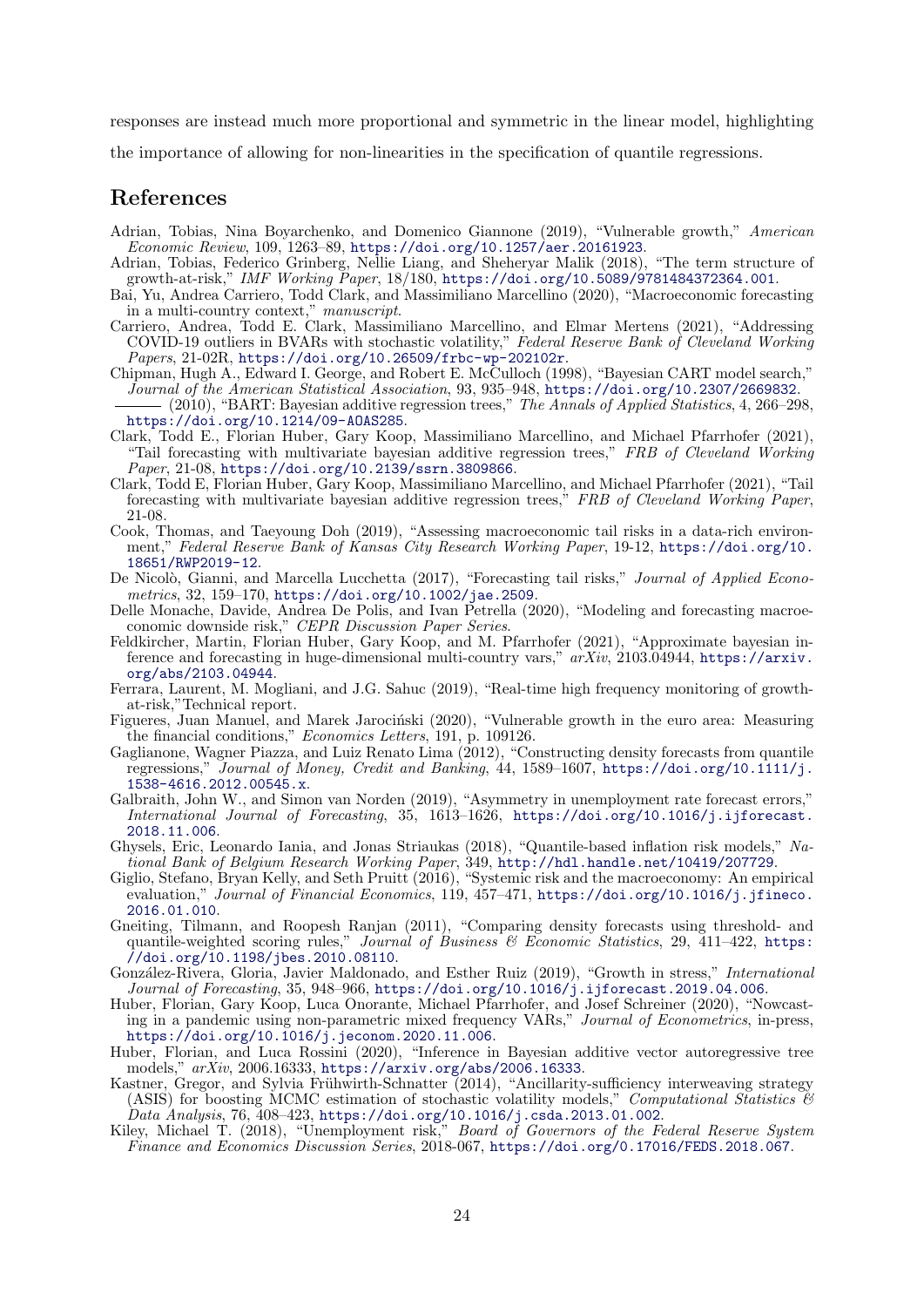<span id="page-24-4"></span>Korobilis, Dimitris (2017), "Quantile regression forecasts of inflation under model uncertainty," International Journal of Forecasting, 33, 11–20, <https://doi.org/10.1016/j.ijforecast.2016.07.005>.

- <span id="page-24-7"></span>Korobilis, Dimitris, Bettina Landau, Alberto Musso, and Anthoulla Phella (2021), "The time-varying evolution of inflation risks," manuscript.
- <span id="page-24-11"></span>Kozumi, Hideo, and Genya Kobayashi (2011), "Gibbs sampling methods for bayesian quantile regression," Journal of statistical computation and simulation, 81, 1565–1578.
- <span id="page-24-13"></span>Makalic, Enes, and Daniel F. Schmidt (2015), "A simple sampler for the horseshoe estimator," IEEE Signal Processing Letters, 23, 179–182, <https://doi.org/10.1109/LSP.2015.2503725>.
- <span id="page-24-3"></span>Manzan, Sebastiano (2015), "Forecasting the distribution of economic variables in a data-rich environment," Journal of Business and Economic Statistics, 33, 144–164, [https://doi.org/10.1080/](https://doi.org/10.1080/07350015.2014.937436) [07350015.2014.937436](https://doi.org/10.1080/07350015.2014.937436).
- <span id="page-24-5"></span>Manzan, Sebastiano, and Dawit Zerom (2013), "Are macroeconomic variables useful for forecasting the distribution of US inflation?" International Journal of Forecasting, 29, 469-478, [https://doi.org/](https://doi.org/10.1016/j.ijforecast.2013.01.005) [10.1016/j.ijforecast.2013.01.005](https://doi.org/10.1016/j.ijforecast.2013.01.005).
- <span id="page-24-6"></span>(2015), "Asymmetric quantile persistence and predictability: the case of US inflation,"  $Oxford$ Bulletin of Economics and Statistics, 77, 297–318, <https://doi.org/10.1111/obes.12065>.
- <span id="page-24-2"></span>Mitchell, James, Aubrey Poon, and Gian Luigi Mazzi (forthcoming), "Nowcasting euro area GDP growth using quantile regression," Advances in Econometrics.
- <span id="page-24-12"></span>Neal, Radford (2003), "Slice sampling," Annals of Statistics, 31, 705–767.
- <span id="page-24-8"></span>Pfarrhofer, Michael (2021), "Tail forecasts of inflation using time-varying parameter quantile regressions,"  $arXiv$ , 2103.03632, <https://arxiv.org/abs/2103.03632>.
- <span id="page-24-0"></span>Plagborg-Møller, Mikkel, Lucrezia Reichlin, Giovanni Ricco, and Thomas Hasenzagl (2020), "When is growth at risk?" Brookings Papers on Economic Activity, 167 – 229.
- <span id="page-24-1"></span>Reichlin, Lucrezia, Giovanni Ricco, and Thomas Hasenzagl (2020), "Financial variables as predictors of real growth vulnerability," Deutsche Bundesbank Discussion Paper, 05/2020, [http://hdl.handle.](http://hdl.handle.net/10419/214829) [net/10419/214829](http://hdl.handle.net/10419/214829).
- <span id="page-24-14"></span>Stock, James H., and Mark W. Watson (2005), "Understanding changes in international business cycle dynamics," Journal of the European Economic Association, 3, 968–1006, [https://doi.org/10.1162/](https://doi.org/10.1162/1542476054729446) [1542476054729446](https://doi.org/10.1162/1542476054729446).
- <span id="page-24-9"></span>Taddy, Matthew, and Athanasios Kottas (2010), "A bayesian nonparametric approach to inference for quantile regression," Journal of Business and Economic Statistics, 28, 357–369, [https://doi.org/](https://doi.org/10.1198/jbes.2009.07331) [10.1198/jbes.2009.07331](https://doi.org/10.1198/jbes.2009.07331).
- <span id="page-24-10"></span>Yu, Keming, and Rana A Moyeed (2001), "Bayesian quantile regression," Statistics & Probability Letters, 54, 437–447.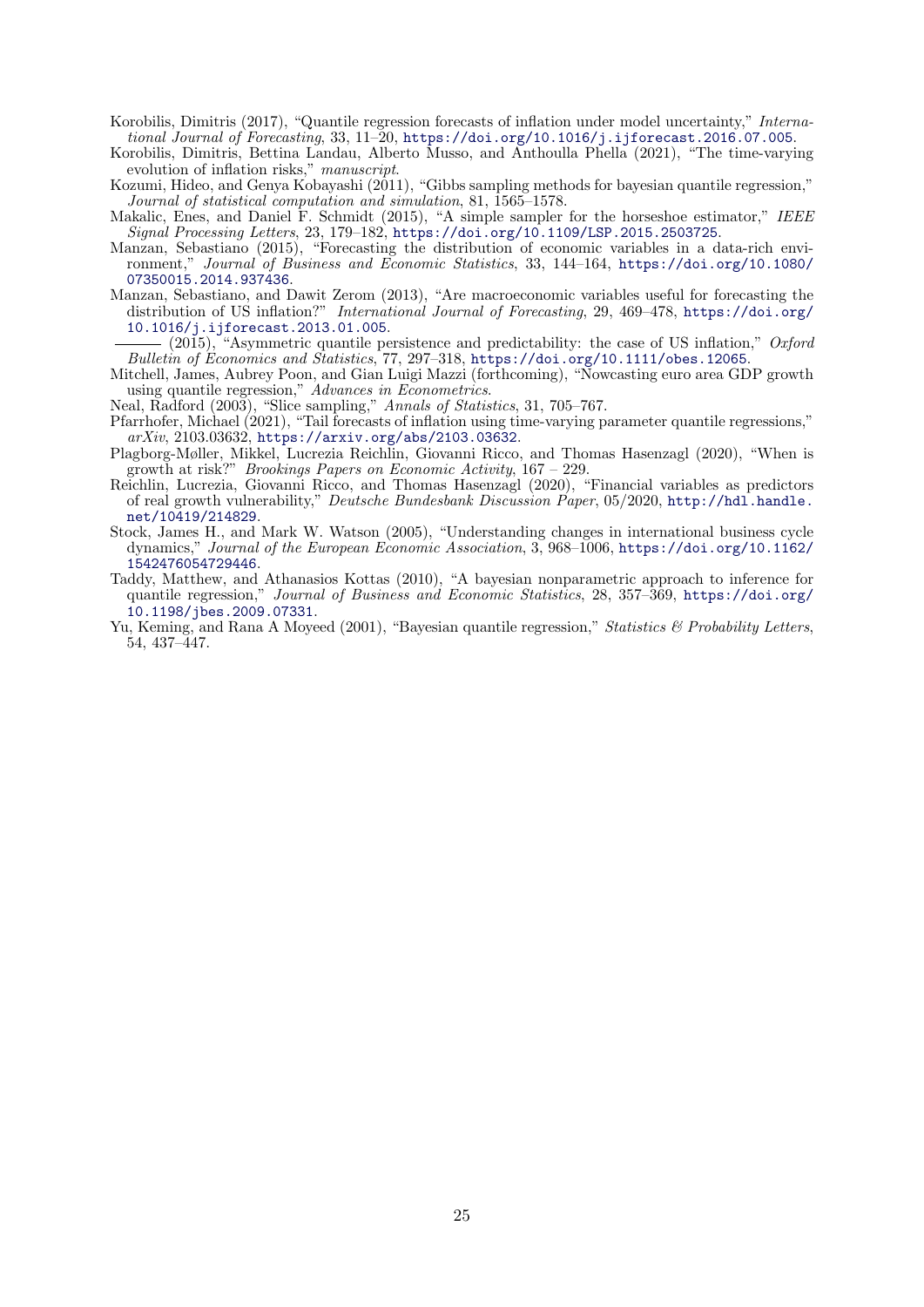# Appendix

## Further forecast results

|                                   | ALL                                                                                                                                      | AT                                                                           | DE                                                                                                 | DK.                                                                                                                                             | ES                                                                                 | FI                                                                                              | FR                                                                                                                                                                                           | ΙT                                                 | NL                                                                                                                | <b>SE</b>                                                                           | UK                                                                   | US.                                                                                                           |  |
|-----------------------------------|------------------------------------------------------------------------------------------------------------------------------------------|------------------------------------------------------------------------------|----------------------------------------------------------------------------------------------------|-------------------------------------------------------------------------------------------------------------------------------------------------|------------------------------------------------------------------------------------|-------------------------------------------------------------------------------------------------|----------------------------------------------------------------------------------------------------------------------------------------------------------------------------------------------|----------------------------------------------------|-------------------------------------------------------------------------------------------------------------------|-------------------------------------------------------------------------------------|----------------------------------------------------------------------|---------------------------------------------------------------------------------------------------------------|--|
| CISS-HSP<br>CISS-HS<br>CISS-CC-HS | $-1.01$ 1.01 0.98<br>$-1.01$ 1.01 0.98<br>CISS-CC-HSP - 1.01 1.01 0.99<br>$-1.01$ 1.01 0.99                                              | 0.99 1.00 0.97<br>0.99 1.00 0.97<br>1.00 1.00 0.97<br>1.00 1.00 0.97         | 1.00 1.01 0.99<br>1.00 1.00 0.99<br>1.01 1.00 1.02                                                 | 0.97 0.97 0.98<br>0.97 0.97 0.97<br>0.98 0.97 0.99<br>1.01 1.00 1.04 0.98 0.97 0.99                                                             | 1.01 1.01 0.98<br>1.01 0.99<br>1 <sub>01</sub><br>1.02 1.02 0.99<br>1.02 1.02 1.01 | 1.02 1.02 0.98<br>1.02 1.02 0.98<br>1.00 1.00 0.97<br>1.00 1.00 0.97                            | 1.00 1.00 1.00 1.00 0.99 0.97<br>1.00 1.00 0.99<br>1.03 1.02 1.02 0.99 0.99 0.96<br>1.03 1.03 1.01                                                                                           | 0.99 1.00 0.96<br>0.99 0.99 0.94                   | 1.01 1.01 0.96<br>1.01 1.01 0.96<br>1.07 1.09 0.98<br>1.08 1.08 1.01                                              | 1.03 1.03 0.96<br>1.03 1.03 0.96<br>1.02 1.02 0.99<br>1.02 1.03 1.00                | 1.04 1.04 0.98<br>1.04 1.04 0.98<br>1.01 1.01 0.98<br>1.01 1.01 0.99 | 1.01 1.01 0.97<br>1.00 1.01 0.97<br>1.03 1.02 1.00<br>1.03 1.02 1.02                                          |  |
| CISS-HSP<br>CISS-HS<br>CISS-CC-HS | $-1.00$ 1.00 0.98<br>$-0.99$ 1.00 0.98<br>CISS-CC-HSP - 1.00 1.00 0.99<br>$-1.00$ 1.00 1.00                                              | 0.99 0.99 0.97<br>0.99 0.99 0.97<br>0.98 0.98 0.96<br>0.98 0.99 0.96         | 1.01 1.02 1.01                                                                                     | 0.94 0.94 0.96<br>1.02 1.02 1.00 0.94 0.94 0.96 0.99 0.99 0.98 1.01 1.01 0.99<br>1.02 1.01 1.05 0.94 0.94 0.97<br>1.02 1.01 1.06 0.94 0.94 0.98 | 0.99 0.99 0.98<br>1.02 1.02 1.00                                                   | 1.01 1.01 0.99<br>1.01 1.01 1.00                                                                | 1.01 1.01 1.00 0.99 0.98 0.97<br>1.01 1.01 1.00 0.98 0.98 0.96<br>1.02 1.02 0.99 1.01 1.01 0.99 1.04 1.04 1.02 0.98 0.98 0.96<br>1.04 1.04 1.02 0.99 0.99 0.95                               |                                                    | 1.01 1.00 0.96<br>1.00 1.00 0.97<br>1.03 1.05 1.00                                                                | 1.00 1.00 0.96<br>0.99 1.00 0.96<br>1.00 1.00 0.99<br>1.05 1.04 1.01 1.00 1.00 1.00 | 1.02 1.02 0.97<br>1.02 1.02 0.97<br>0.98 0.98 0.99                   | 0.99 0.99 0.98<br>0.99, 0.99, 0.98, 0.97<br>$0.98$ 0.98 0.97 1.01 1.00 1.00 $\overline{70}$<br>1.01 1.00 1.01 |  |
| CISS-HSP<br>CISS-HS<br>CISS-CC-HS | $-1.01$ 1.01 0.98 1.02 1.03 0.98<br>$-1.01$ 1.01 0.98 1.02 1.02 0.98<br>CISS-CC-HSP - 1.03 1.03 0.99 1.04 1.03 0.98<br>$-1.03$ 1.03 1.00 | 1.03 1.04 0.99                                                               | 1.03 1.03 1.01<br>1.05 1.04 1.04                                                                   | 1.03 1.03 1.02 0.97 0.97 0.98<br>0.96 0.97 0.97<br>1.04 1.04 1.03 0.98 0.98 1.00<br>0.98 0.98 0.99                                              |                                                                                    | 1.00 1.00 0.99 0.99 0.99 0.98<br>1.02 1.02 0.99 0.98 0.98 0.96<br>1.02 1.02 1.00 0.98 0.98 0.96 | 1.00 1.00 0.98 0.99 0.99 0.97 1.03 1.03 1.01 1.02 1.02 0.98<br>1.03 1.03 1.01<br>1.07 1.06 1.04<br>1.07 1.07 1.04                                                                            | 1.02 1.02 0.98<br>1.04 1.04 0.98<br>1.04 1.04 0.97 | 1.00 1.00 0.96<br>1.00 1.00 0.97<br>1.08 1.10 0.98<br>1.10 1.08 1.00                                              | 1.00 1.00 0.95 1.02 1.02 0.97<br>1.00 1.00 0.95<br>1.02 1.01 0.98<br>1.01 1.01 0.99 | 1.02 1.02 0.97<br>1.00 1.01 0.98<br>1.00 1.00 1.00                   | 1.01 1.00 0.98<br>1.00 1.01 0.98<br>1.05 1.04 1.02<br>1.05 1.04 1.04                                          |  |
| CISS-HSP<br>CISS-HS<br>CISS-CC-HS | $-1.00$ 1.00 0.97<br>$-1.00$ 1.00 0.97<br>CISS-CC-HSP - 0.99 0.99 0.98<br>$-0.9900.99099$                                                | 0.96 0.96 0.97<br>0.96 0.96 0.97<br>0.95 0.95 0.95<br>0.95 0.95 0.94         | 0.98 0.98 0.98 0.96 0.95 0.96<br>0.98 0.98 0.97<br>0.98 0.97 1.02 0.96 0.95 0.98<br>0.98 0.98 1.04 | 0.95 0.95 0.96<br>0.96 0.95 0.98                                                                                                                | 1.01 1.01 0.99<br>1.01 1.01 1.01                                                   | 1.02 1.02 0.99                                                                                  | 1.01 1.01 0.99 1.05 1.05 0.99 0.98 0.98 0.98 0.96 0.96 0.96<br>1.05 1.05 0.99 0.98 0.98 0.98 0.96 0.96 0.95<br>1.01 1.02 0.99 1.02 1.02 1.00 0.99 0.99 1.00 0.93 0.93 0.94<br>0.99 0.99 0.98 | 0.93 0.93 0.92                                     | 1.02 1.02 0.96<br>1.02 1.02 0.96<br>1.04 1.06 0.99<br>1.04 1.05 1.02 1.03 1.03 1.02 1.00 1.00 0.98                | 1.05 1.05 0.97 1.06 1.06 0.99<br>1.05 1.04 0.97<br>1.02 1.03 1.01 1.00 1.00 0.98    | 1.06 1.06 0.99                                                       | 1.00 1.00 0.97<br>1.00 1.00 0.97<br>0.99 0.99 0.98<br>0.99 0.99 0.98                                          |  |
| CISS-HSP<br>CISS-HS<br>CISS-CC-HS | $-1.01$ 1.01 0.98<br>$-1.01$ 1.01 0.98<br>CISS-CC-HSP - 1.02 1.01 0.99<br>$-1.02$ 1.01 0.99<br>◠<br>з                                    | 1.00 1.00 0.97<br>1.00 1.00 0.98<br>1.01 1.01 0.97<br>1.01 1.01<br>0.97<br>◠ | 1.00 1.00 0.98<br>1.01 1.00 1.01<br>1.01 1.00 1.02<br>◠                                            | 0.99 1.00 0.99 0.98 0.98 0.98<br>0.98 0.98 0.98<br>0.99 0.99 1.00<br>0.99 0.99 0.99<br>◠                                                        | 1.02 1.02 0.99<br>1.01 1.01 1.00<br>1.01<br>1.01<br>1.01<br>ິ                      | 1.03 1.03 0.98<br>1.00 0.99 0.96<br>0.99 0.99 0.95<br>◠                                         | 1.02 1.02 0.99 1.03 1.03 0.98 1.00 1.00 0.99<br>1.00 1.00 0.99<br>1.02 1.02 1.02 0.99 0.99 0.97<br>1.02 1.02 1.01<br>⌒<br>Ξ                                                                  | 1.00 1.00 0.96<br>0.99 0.99 0.94<br>◠<br>э         | 1.00 1.00 0.97 1.02 1.01 0.96 1.05 1.04 0.96 1.06 1.06 0.99<br>1.02 1.02 0.96<br>1.09 1.10 0.97<br>1.09 1.09 1.00 | 1.04 1.04 0.96<br>1.03 1.03 0.99<br>1.03 1.04 1.01<br>⌒<br>з                        | 1.06 1.06 0.99<br>1.02 1.03 0.99<br>1.02 1.02 1.00<br>◠              | 1.02 1.01 0.97<br>1.01 1.01 0.97<br>1.04 1.02 1.01<br>1.03 1.03 1.02<br>⌒<br>э<br>∍                           |  |

**Figure 8:** Relative quantile weighted cumulative ranked probability scores (CRPS) for  $h = 4$ and models with  $\Lambda \neq 0$ . The results are benchmarked to ABG with  $\Lambda = 0$  and  $\omega = 0$ . Lower ratios (shaded an green) indicate better performance (and vice versa, shaded in red).

|                                                                                                                                                                                                | <b>ALL</b>                                                                                                                                                                                                                      | AT             | DE                                  | DK                                              | ES                       | FI                                                             | FR.                                                                                                      |                               | NL                                              | <b>SE</b> | UK                                                                                                                                                                                                                   | US                                                                     |   |
|------------------------------------------------------------------------------------------------------------------------------------------------------------------------------------------------|---------------------------------------------------------------------------------------------------------------------------------------------------------------------------------------------------------------------------------|----------------|-------------------------------------|-------------------------------------------------|--------------------------|----------------------------------------------------------------|----------------------------------------------------------------------------------------------------------|-------------------------------|-------------------------------------------------|-----------|----------------------------------------------------------------------------------------------------------------------------------------------------------------------------------------------------------------------|------------------------------------------------------------------------|---|
| CISS-HSP<br>CISS-HS                                                                                                                                                                            | $-0.93$ 0.92 0.96<br>$-0.91$ 0.92 0.96 0.88 0.88 0.88 1.06 1.07 1.00 1.00 1.00 1.00                                                                                                                                             | 0.90 0.87 0.88 | 1.09 1.07 0.99                      | 1.01 1.00 0.97                                  |                          |                                                                |                                                                                                          |                               |                                                 |           | 0.85 0.81 0.90 1.01 1.01 1.05 0.77 0.76 0.89 0.83 0.85 0.96 1.02 1.03 1.01 0.98 0.94 1.08 0.93 0.92 0.93<br>0.82 0.81 0.93 1.01 1.01 1.02 0.73 0.75 0.89 0.84 0.87 0.93 1.03 1.03 1.04 0.95 0.94 1.10 0.92 0.92 0.93 | 1.05 1.02 0.98<br>1.02 1.02 0.98                                       |   |
| CISS-CC-HSP - 0.86 0.89 1.09 0.93 0.95 1.13                                                                                                                                                    |                                                                                                                                                                                                                                 |                |                                     | 1.07 0.96 1.19 0.94 0.93 1.12                   |                          |                                                                |                                                                                                          |                               |                                                 |           | 0.77 0.79 1.09 1.05 1.02 1.14 0.69 0.72 0.95 0.74 0.86 1.05 0.94 0.90 1.17 1.00 0.91 1.12 0.84 0.89 1.22                                                                                                             | 1.08 1.08 1.25                                                         |   |
| CISS-CC-HS                                                                                                                                                                                     | $-0.89$ 0.90 1.04 0.91 0.88 1.05                                                                                                                                                                                                |                |                                     | 1.11 1.03 1.13 0.93 0.92 1.14                   |                          |                                                                | 0.76 0.79 1.05 1.02 1.02 1.12 0.71 0.75 0.97 0.86 0.85 0.98 0.92 0.91 1.09 0.99 0.92 1.14 0.84 0.90 1.24 |                               |                                                 |           |                                                                                                                                                                                                                      | 1.30 1.11 1.22                                                         |   |
| CISS-HSP<br>CISS-HS                                                                                                                                                                            | $-0.94$ 0.99 0.98 1.05 1.01 0.98                                                                                                                                                                                                |                |                                     |                                                 |                          |                                                                |                                                                                                          |                               |                                                 |           | 1.03 1.04 1.00 0.99 1.01 1.01 0.96 1.00 1.01 1.01 1.02 0.78 0.88 0.91 0.98 0.93 0.96 1.09 1.07 0.98 0.95 0.95 1.00 1.03 1.01 0.93 1.06 1.03 0.98                                                                     | $1.06$ $1.03$ $0.98$ $\bigodot$                                        |   |
| CISS-CC-HSP - 0.86 0.96 1.03 1.00 0.99 1.06 1.01 1.00 1.10 0.98 1.00 1.01 0.96 0.92 1.06 1.00 0.98 1.03 0.68 0.84 0.90 0.94 1.02 0.99 0.97 1.03 0.93 0.88 0.99 0.85 0.98 1.05 1.07 1.05 1.12 N |                                                                                                                                                                                                                                 |                |                                     |                                                 |                          |                                                                |                                                                                                          |                               |                                                 |           |                                                                                                                                                                                                                      |                                                                        |   |
| CISS-CC-HS                                                                                                                                                                                     | $-0.87$ 0.96 1.01 1.01 1.03 0.99                                                                                                                                                                                                |                |                                     |                                                 |                          |                                                                |                                                                                                          |                               |                                                 |           | 1.02 1.00 1.04 1.00 0.99 1.03 0.87 0.93 1.05 0.98 0.98 1.03 0.93 0.86 0.92 0.93 0.92 0.95 0.99 0.98 0.98 0.98 0.93 0.88 1.00 0.85 0.99 1.03 1.07 1.04 1.07                                                           |                                                                        |   |
| CISS-HSP                                                                                                                                                                                       | 4 1.06 1.01 0.96 0.96 0.97 0.94 1.07 1.03 0.96 1.01 0.09 0.94 1.04 1.03 0.96 0.91 0.6 0.96 0.92 0.96 0.97 0.96 0.99 1.16 1.06 0.96 0.97 0.96 0.97 0.96 0.99 1.06 1.07 1.03 0.96 0.97 0.96 0.97 0.96 0.97 0.96 0.97 0.96 0.97 0. |                |                                     |                                                 |                          |                                                                |                                                                                                          |                               |                                                 |           |                                                                                                                                                                                                                      |                                                                        |   |
| CISS-HS<br>CISS-CC-HSP - 0.85 0.97 1.02 1.03 0.96 0.98                                                                                                                                         |                                                                                                                                                                                                                                 |                |                                     | 1.08 1.00 1.05 0.99 0.95 1.00                   |                          |                                                                | 1.09 0.96 1.01 1.02 0.97 1.04 0.71 0.92 0.99 0.76 0.94 0.98 1.04 0.98 1.00 1.02 0.96 1.06 1.22 1.03 1.06 |                               |                                                 |           |                                                                                                                                                                                                                      | 1.15 1.03 1.09 01                                                      |   |
| CISS-CC-HS                                                                                                                                                                                     | $-0.83$ 0.96 1.01                                                                                                                                                                                                               | 1.06 0.96 0.95 |                                     | 1.09 1.00 1.00 1.01 0.95 0.98                   |                          |                                                                |                                                                                                          |                               |                                                 |           | 1.06 0.93 1.03 1.02 0.97 1.00 0.63 0.88 0.97 0.74 0.92 0.93 1.05 0.95 0.99 1.06 0.96 1.04 1.14 1.01 1.14 1.13 1.01 1.11                                                                                              |                                                                        |   |
| CISS-HSP                                                                                                                                                                                       | $-1.07$ 1.00 0.95 1.01 0.98 0.95 1.01 0.97 0.93 0.97 0.96 0.91                                                                                                                                                                  |                |                                     |                                                 |                          |                                                                |                                                                                                          |                               |                                                 |           | 1.32 1.19 1.00 1.01 1.00 0.98 1.39 1.07 0.91 1.05 0.94 0.91 0.99 1.02 0.96 0.99 0.98 0.98 1.11 0.99 0.98 0.94 0.92 0.97                                                                                              |                                                                        |   |
| CISS-HS<br>CISS-CC-HSP - 1.14 0.97 1.13 1.15 0.96 1.07 1.17 0.96 1.08 1.01 0.90 1.02                                                                                                           | $-1.06$ 1.00 0.95 0.99 0.98 0.95 0.99 0.97 0.93 0.96 0.96 0.92                                                                                                                                                                  |                |                                     |                                                 |                          |                                                                | 1.29 1.15 1.27 1.06 0.96 1.10 1.12 0.96 1.16 1.04 0.88 1.08                                              |                               |                                                 |           | 1.31 1.20 1.01 1.01 1.00 0.98 1.25 1.06 0.92 1.05 0.93 0.91 0.99 1.02 0.96 0.97 0.98 0.98 1.12 1.00 0.98<br>1.20 1.00 1.08 1.17 0.99 1.19 1.25 1.07 1.24                                                             | $0.94$ $0.92$ $0.97$<br>0.96 0.92 0.97<br>1.10 0.89 1.15 $\rightarrow$ |   |
| CISS-CC-HS                                                                                                                                                                                     | $-1.12$ 1.01 1.13 1.14 1.01 1.05 1.14 1.00 1.09 1.02 0.93 1.01                                                                                                                                                                  |                |                                     |                                                 | 1.34 1.19 1.29           |                                                                |                                                                                                          |                               |                                                 |           | 1.08 0.98 1.09 1.02 1.02 1.15 1.05 0.92 1.04 1.15 1.04 1.10 1.19 1.02 1.20 1.21 1.12 1.28                                                                                                                            | 1.08 0.90 1.16                                                         | o |
| CISS-HSP                                                                                                                                                                                       | $-0.83, 0.88, 0.89, 1.09, 1.02, 0.96, 0.99, 0.93, 0.93, 1.00, 0.99, 0.99,$                                                                                                                                                      |                |                                     |                                                 | 1.06.0.97.0.80           |                                                                | 1.02 1.02 1.00 0.75 0.78 0.77 1.21 0.86 0.90 0.82 0.87 0.87                                              |                               |                                                 |           | 0.81 0.83 0.86 0.79 0.73 0.89                                                                                                                                                                                        | 0.82 0.84 0.95                                                         |   |
| CISS-HS                                                                                                                                                                                        | $-1.00$ 0.87 0.90 1.16 1.02 0.95                                                                                                                                                                                                |                |                                     | 1.00 0.93 0.94 1.00 0.99 0.99                   |                          |                                                                |                                                                                                          |                               |                                                 |           | 1.10 0.78 0.83 1.03 1.02 0.99 1.01 0.78 0.79 1.10 0.99 0.94 0.85 0.87 0.87 0.82 0.83 0.87 0.90 0.72 0.91                                                                                                             | 0.91 0.83 0.94                                                         |   |
| CISS-CC-HSP - 1.12 0.90 1.23 1.44 1.02 1.39<br>CISS-CC-HS                                                                                                                                      | $-1.12$ 0.85 1.24 1.45 1.02 1.39                                                                                                                                                                                                |                | 1.25 0.90 1.27                      | 1.10 0.98 1.35<br>1.25 0.92 1.30 1.11 0.97 1.34 |                          | 1.08 0.89 1.10 1.13 0.97 1.46<br>1.04 0.73 1.11 1.27 0.95 1.44 | 0.80 0.75 0.96 1.16 0.81 1.24                                                                            | 0.84 0.71 0.96 1.17 0.93 1.25 | 1.30 1.10 1.40 1.19 0.89 1.26<br>1.27 0.99 1.43 |           | 1.02 0.85 1.21<br>1.20 0.89 1.26 1.04 0.75 1.23                                                                                                                                                                      | 1.11 0.84 1.31 0<br>1.07 0.88 1.33                                     |   |
|                                                                                                                                                                                                | ⌒                                                                                                                                                                                                                               |                |                                     | ⌒                                               | $\overline{\phantom{0}}$ | $\overline{\phantom{a}}$                                       | $\circ$<br>$\overline{ }$                                                                                |                               | $\mathbf{r}$<br>⌒                               | ⌒         |                                                                                                                                                                                                                      | $\overline{\phantom{0}}$                                               |   |
|                                                                                                                                                                                                |                                                                                                                                                                                                                                 | $\circ$        | $\circ$<br>$\overline{\phantom{0}}$ |                                                 | $\circ$                  | $\circ$<br>$\overline{\phantom{0}}$                            |                                                                                                          | $\circ$                       |                                                 |           | $\circ$                                                                                                                                                                                                              | $\circ$                                                                |   |
|                                                                                                                                                                                                | э                                                                                                                                                                                                                               |                |                                     |                                                 |                          | ×.                                                             | $\approx$                                                                                                | $\approx$                     |                                                 | $\approx$ |                                                                                                                                                                                                                      |                                                                        |   |

**Figure 9:** Relative quantile scores (QSs) for  $h = 1$  and models with  $\Lambda \neq 0$ . The results are benchmarked to ABG with  $\Lambda = 0$  and  $\omega = 0$ . Lower ratios (shaded an green) indicate better performance (and vice versa, shaded in red).